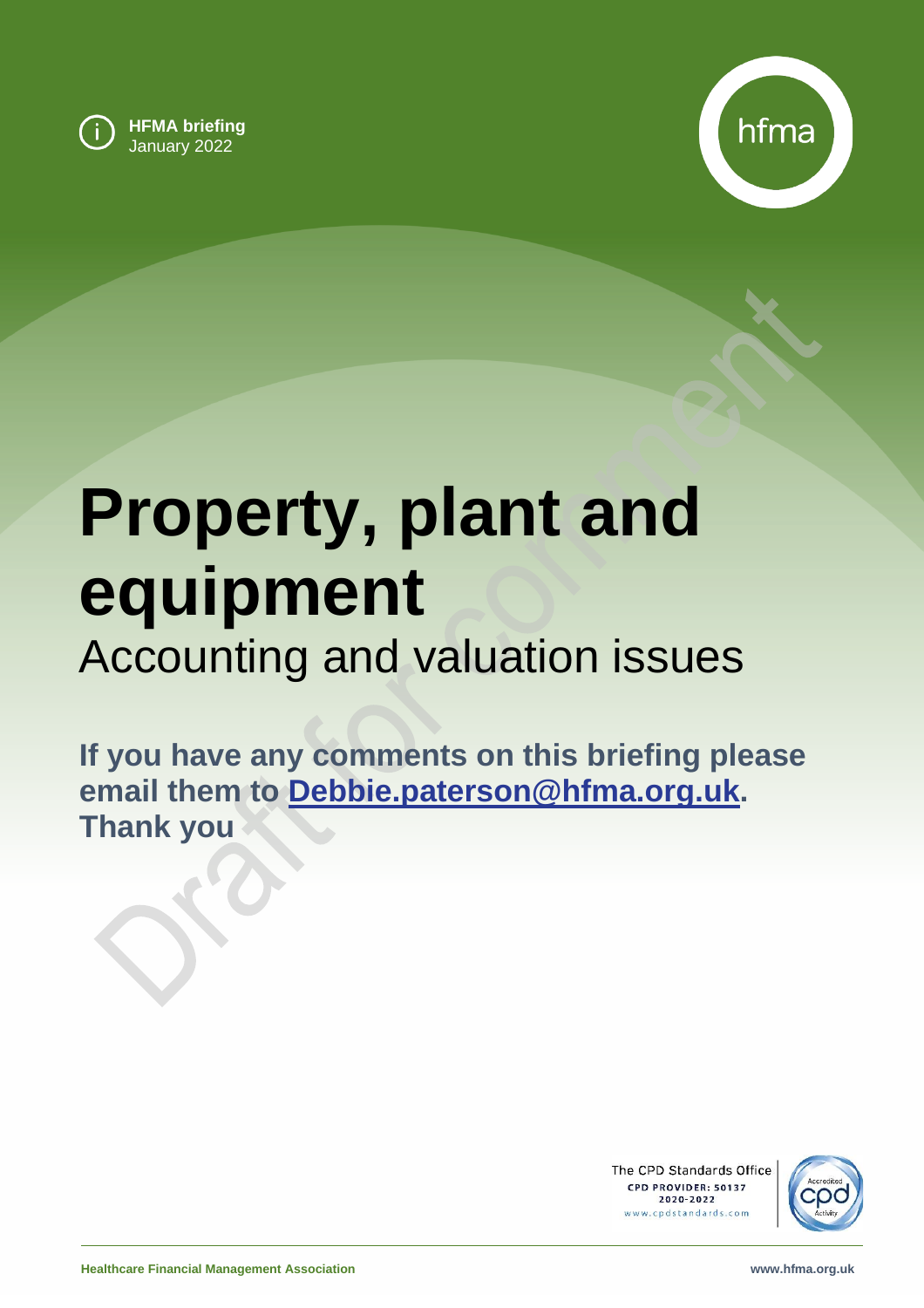# **Background**

The value of property, plant and equipment (PPE) is usually the largest number on the statement of financial position for NHS provider bodies. NHS bodies are required to hold them 'at valuation' which involves judgements by the NHS body, the valuation experts they engage as well as their auditors.

This briefing looks at some of the issues NHS bodies should consider around accounting for and the valuation of  $PPE<sup>1</sup>$ .

# **PPE and capital expenditure**

# **Definition of PPE**

IAS 16 *Property, plant and equipment* defines PPE in paragraph 6 as:

'tangible items that:

- are held for use in the production or supply of goods or services, for rental to others, or for administrative purposes; and
	- are expected to be used during more than one period.'

The Department of Health and Social Care (DHSC) Group accounting manua<sup>p</sup> (GAM) requires that NHS bodies categorise their PPE as follows:

- land
- buildings (excluding dwellings)
- dwellings
- transport equipment
- plant and machinery
- information technology
- furniture and fittings
- stockpiled goods (DHSC and Public Health England only), and
- payments on account and assets under construction

# **Initial measurement of purchased assets**

IAS 16 *Property, plant and equipment* states in paragraph 7 that:

'The cost of an item of property, plant and equipment shall be recognised as an asset if, and only if:

- it is probable that future economic benefits associated with the item will flow to the entity; and
- the cost of the item can be measured reliably.'

Paragraph 15 goes on to say:

'An item of PPE that qualifies for recognition as an asset shall be measured at its cost.'

The standard then sets out what can be included in the cost of an item of PPE and what cannot. *It is worth noting that the Conceptual framework defines an asset as:*

# *'a present economic resource controlled by the entity as a result of past events.'*

NHS bodies do not capitalise any purchases of assets for less than £5,000 in accordance with the requirements of the GAM. The exception to this is where a collection of assets that are part of a

<sup>1</sup> *This briefing does not cover the valuation of right of use assets under IFRS 16*

<sup>2</sup> DHSC, *[Group accounting manual 2021/22,](https://www.gov.uk/government/collections/department-of-health-group-accounting-guidance)* May 2021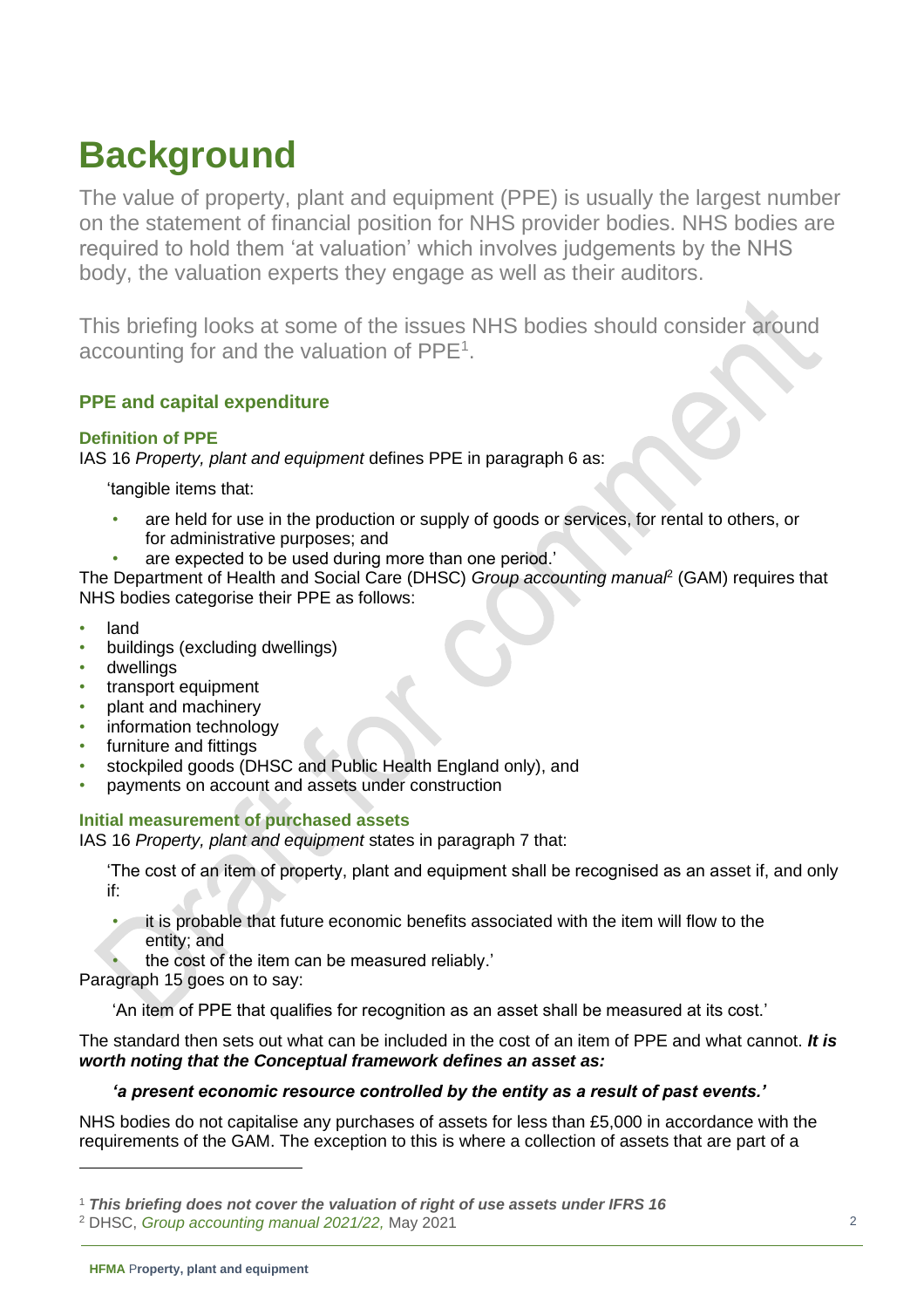single collective asset – in this case, they are capitalised as a grouped asset. To be capitalised as a group, each of the items in the group must meet all of these criteria:

- the total cost of the grouped asset is greater than £5,000
- functional interdependence so they can only be used together
- acquisition at about the same date and planned disposal at about the same date
- under single managerial control, and
- each individual asset has a value of over £250.

For the purchase of a stand-alone item of equipment, determination of cost is usually straightforward – it is the amount that has been paid for that item of equipment including the cost of VAT where that is not recoverable. For items of equipment that require installation or have a service contract this is more complex and for large capital developments it is more complex still.

In essence, the amount included in cost (or capitalised) should be the costs directly attributable to getting the asset to a location and condition necessary for it to be capable of operating in the manner intended by management. It will include the purchase price plus irrecoverable taxes less discounts. Other costs which may be capitalised include:

- the costs of employing staff directly involved in the construction or acquisition of the assets
- delivery and installation costs
- costs related to site preparation *– this may include the costs of moving people and equipment out of a building and/ or demolition costs where the specific site has been identified*
- costs of testing that the asset is functioning properly

• professional fees where they directly relate to the acquisition or building of the asset. Costs which should not be included in the initial measurement of the asset include:

- operating costs
- costs of training staff to use the new asset
- costs of relocating staff *and equipment* to the new asset
- *the costs of temporary accommodation during the project*
- costs relating to developing the initial business plan.

Effectively this means that any costs incurred before it is clear that there will be a specific asset should not be capitalised – this will include the costs of identifying the site or alternative options.

# **Demolition costs**

*The capitalisation of demolition costs will need to be considered on a case-by-case basis depending on whether the demolition cost is directly attributable to the cost of a new asset or that future economic benefits will flow to the entity as a result of incurring the demolition costs. There is very little guidance in the standard in relation to demolition costs so it may well be that different audit firms take different views on this.* 

*Where demolition costs are incurred without a clear plan for redevelopment then it is unlikely that those costs can be capitalised as the costs are not part of getting another asset into a condition that means it can be used.*

#### *For example:*

- *where an existing building is demolished because it is no longer needed, while the*  land may be developed in the future, the costs are unlikely to capitalised where there *is no plan to develop a specific asset and the value of the land is unaffected by the demolition. This is because the is no future benefit associated with the cleared site. However, if the demolition increases the value of the land for disposal, then the demolition costs may be able to be capitalised as the costs of getting the site ready for disposal.*
- *where an existing building is demolished to prepare the site for the development of a new asset then consideration should be given to whether the costs of demolition are part of the cost of derecognising the old asset and should therefore be expensed as incurred. Paragraph 16 of IAS 16 states that an estimate of the costs of dismantling and removing an asset should be included in the cost of an item of PPE*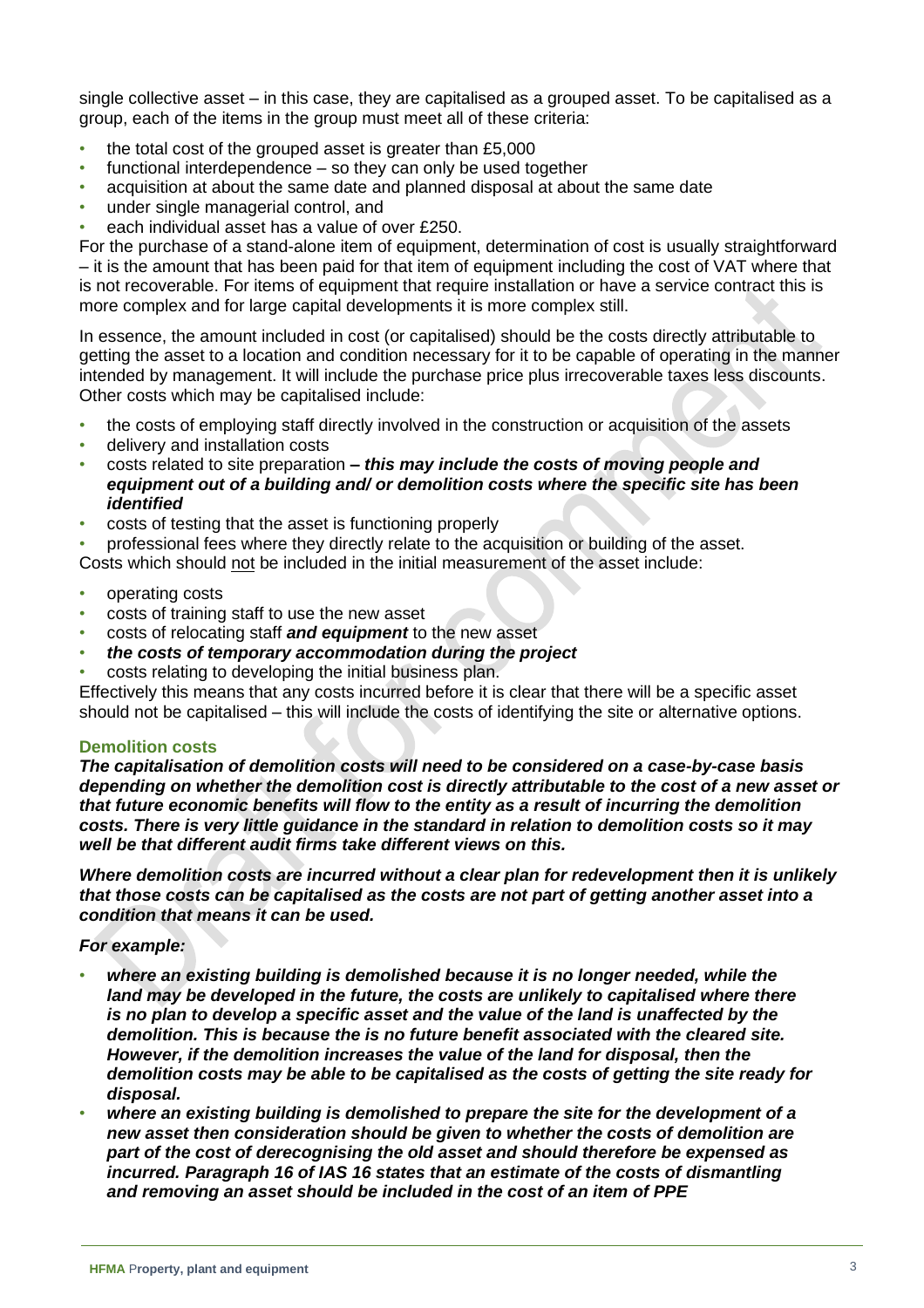- *where buildings are purchased with the intention of demolishing the building to build a new asset on the site then the demolition costs may be capitalised as part of the costs of the new building*
- *where land and buildings are purchased with the intention of demolishing the building to hold the land for development then the demolition costs may be capitalised as part of the cost of acquiring the land. The cost of demolition is a cost of getting the land ready as an asset capable of being developed.*

The appendix to this briefing includes a table used in Australia to summarise the stages of a capital project and whether costs should be capitalised or expensed. The table is used to inform discussions about whether costs should be capitalised, but it is not guidance that is directly applicable in the UK.

For some capital projects, the determination of the cost at which an asset should be initially measured will involve detailed consideration of the requirements of the standard<sup>3</sup>. Any costs which do not meet the requirements of IAS 16 should be expensed as incurred.

#### **Business case costs**

*NHS bodies are required to prepare a series of business cases for capital projects***<sup>4</sup>** *– where the capital costs are above the specific thresholds then approval from NHS England and NHS Improvement, the DHSC or HM Treasury is required.*

*For large projects, such as those set out in the DHSC's Health infrastructure plan (HIP)***<sup>5</sup>** *funding is provided for the business case process. However, that funding is usually capital public dividend capital (PDC)***<sup>6</sup>** *.*

*NHS bodies need to determine whether business case costs are part of the capital cost of the asset or not. As stated above, and reflected in the appendix, the costs of initial business cases are not usually capitalised. This because at the early option appraisal stage, one of the options is to do nothing – in which case there would be no future economic benefits from the assets. Equally, there are likely to be several potential approaches or options being considered that may result in different assets being developed. Only one of the options will be able to be taken forward but that decision is in the future. In that case, the cost of the asset may not be able to be measured reliably. While there is an expectation that the business case process will result in an asset at a future point in time, there is no clarity around the specific asset.*

*This means that where this early work is funded by capital PDC there may be a conflict between the accounting treatment and the funding requirements. The terms of the funding do not affect the accounting treatment as that can only be determined with reference to accounting standards as interpreted by HM Treasury for the public sector.*

*It will therefore be for NHS bodies to look at their specific circumstances to determine whether they are able to capitalise business case costs. Simply being on the list of the HIP projects is unlikely to provide sufficient evidence as the announcements are not specific enough. For example, for projects on HIP2 the funding is 'seed funding to enable trusts to proceed to the next stage of developing their hospital plans'. Those plans may not result in an asset.* 

*The trusts that have received funding will need to consider the evidence in their communications with the DHSC to assess the likelihood that, while their business cases may include options, the reality is that only one will be pursued and, in their case, the business case process is to determine how the project will be managed and the details around it rather than to consider whether it will go ahead or not. This will be a discission that NHS bodies will* 

<sup>3</sup> *NHS bodies can access the full standards via the Government Finance Function [OneFinance](https://gff.civilservice.gov.uk/) portal* <sup>4</sup> NHS England, *[Business case guidance chart](https://www.england.nhs.uk/wp-content/uploads/2018/10/a2p-stages-of-bc-process-table.pdf)*, May 2018

<sup>5</sup> DHSC, *[Health infrastructure plan](https://assets.publishing.service.gov.uk/government/uploads/system/uploads/attachment_data/file/835657/health-infrastructure-plan.pdf)*, October 2019

<sup>6</sup> DHSC, *[Financial assistance under section 40 of the National Health Service Act 2006 -](https://assets.publishing.service.gov.uk/government/uploads/system/uploads/attachment_data/file/956829/Financial_assistance_under_section_40_of_the_National_Health_Service_Act_2006_-_2019_to_2020.pdf) 2019/20*, January 2021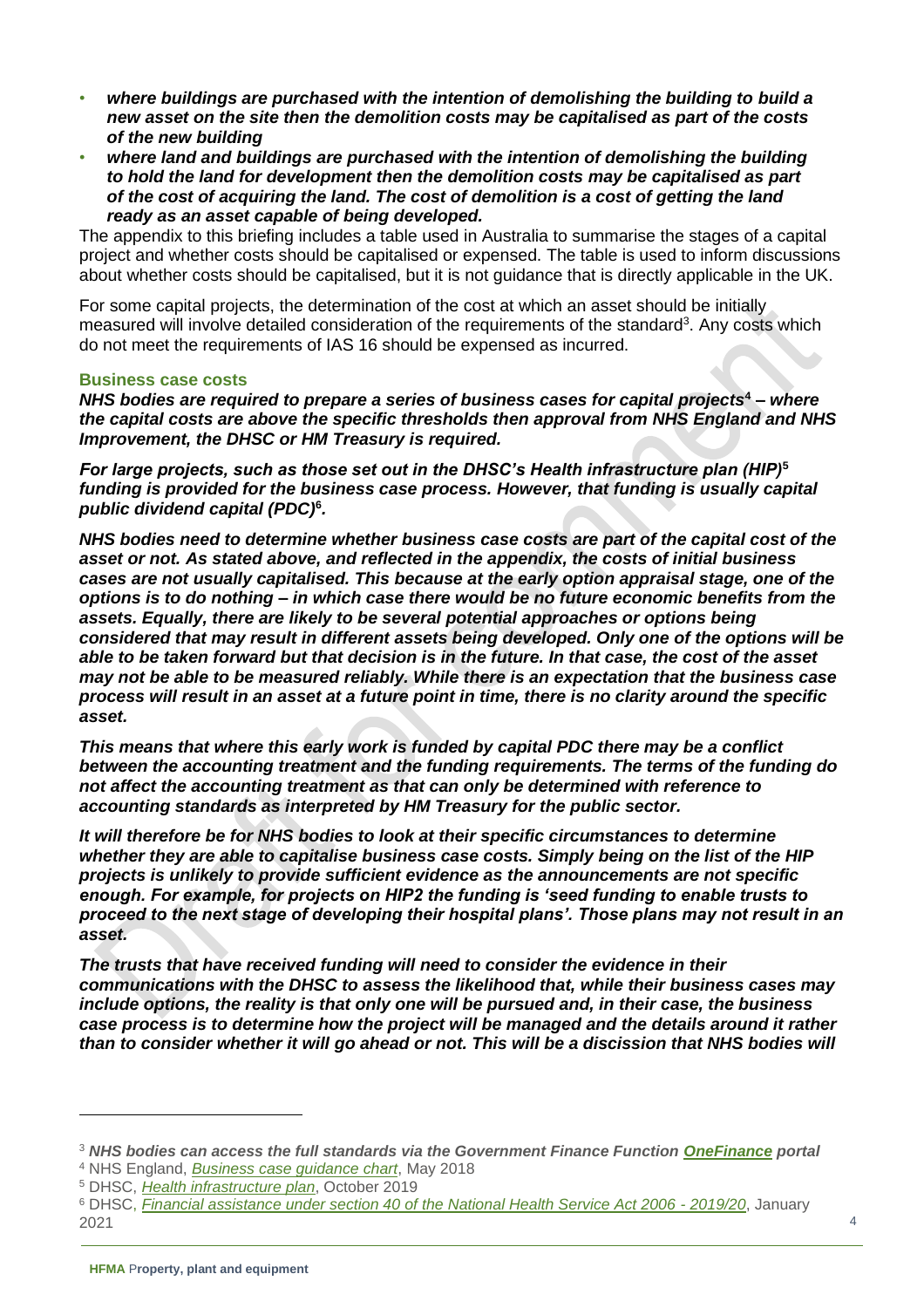*need to have with their auditors at an early stage. The alternative is to ask for the funding to be revenue in nature.*

*It is more likely that costs relating to business cases can be capitalised once the project moves beyond the strategic and outline business case stages as a single option will have been identified. However, the different elements of the business case development process should be reviewed individually to determine their accounting treatment. Some of the costs, such as design costs, are likely to meet the IAS 16 requirements but that is not the case for all costs. Each type of expenditure should be considered separately.* 

*If business cases are capitalised, then they should be subject to regular impairment reviews*  as the project may change to such an extent that there is no economic benefit to be derived *from that early investment. The accounting treatment for impairment losses arising from a clear consumption of economic benefits or reduction of service potential is covered by the GAM.*

#### **Timing of expenditure**

*The government budgeting rules mean that capital expenditure for the NHS as a whole is capped at the DHSC's capital departmental expenditure limit (CDEL) each year. This annual limit makes cut-off and the period in which the expenditure is recognised important. The consequence of not incurring expenditure in the year that the funding is made available is that either the funding could be lost or funding in the following year could be reduced.* 

*As stated above, an asset needs to be controlled by an entity in order to meet the definition of an asset. The same applies when an asset is disposed of – the timing of a disposal is considered on page [15.](#page-14-0)*

*Transactions relating to non-current assets are not always clear cut. It is possible that assets are ordered and paid for but not delivered for some time or buildings could be used by an entity before they have been paid for. Ownership and control sometimes do not align, and the accounting treatment is based on control of an asset.*

*It is therefore important that the NHS body has evidence that it has control of an asset before it is recognised in the accounts or, when disposing of assets, that it no longer has control of an asset. To determine whether there is control, issues such as who bears the risks and rewards of ownership should be considered. This includes understanding which entity pays for insurance as well as who would bear the loss should the asset be destroyed.*

#### **Vesting certificates**

*Transfer of ownership of an asset or materials can be managed through a vesting clause or a vesting certificate***<sup>7</sup>** *. It is important that the wording of these arrangements is clear and unambiguous, and that control has transferred***<sup>8</sup>** *to the NHS body if it is intending to capitalise the expenditure.* 

*From a value for money perspective, vesting arrangements should only be entered into for clear and genuine commercial purposes, not to achieve particular budgetary treatment***<sup>9</sup>** *.*

*The Conceptual framework defines control of an economic resource as* 

*'the present ability to direct the use of the economic resource and obtain the economic benefits that may flow from it.'*

*This includes the ability to preventing other entities directing the use of the asset or obtaining the benefits that flow from it.* 

*Paragraph 4.25 of the Conceptual framework states:*

<sup>7</sup> TaylorWessing, *[Vesting certificates in construction contracts](https://www.taylorwessing.com/en/insights-and-events/insights/2020/03/vesting-certificates-in-construction-contracts)*, March 2020

<sup>8</sup> Designing Buildings Wiki, *[Advance payment bond for construction contracts](https://www.designingbuildings.co.uk/wiki/Advance_payment_bond_for_construction_contracts)*, May 2021

<sup>9</sup> HM Treasury, *[Managing public money](https://assets.publishing.service.gov.uk/government/uploads/system/uploads/attachment_data/file/1000670/MPM_Spring_21_with_annexes_080721.pdf)*, June 2021 (paragraph A4.8.5)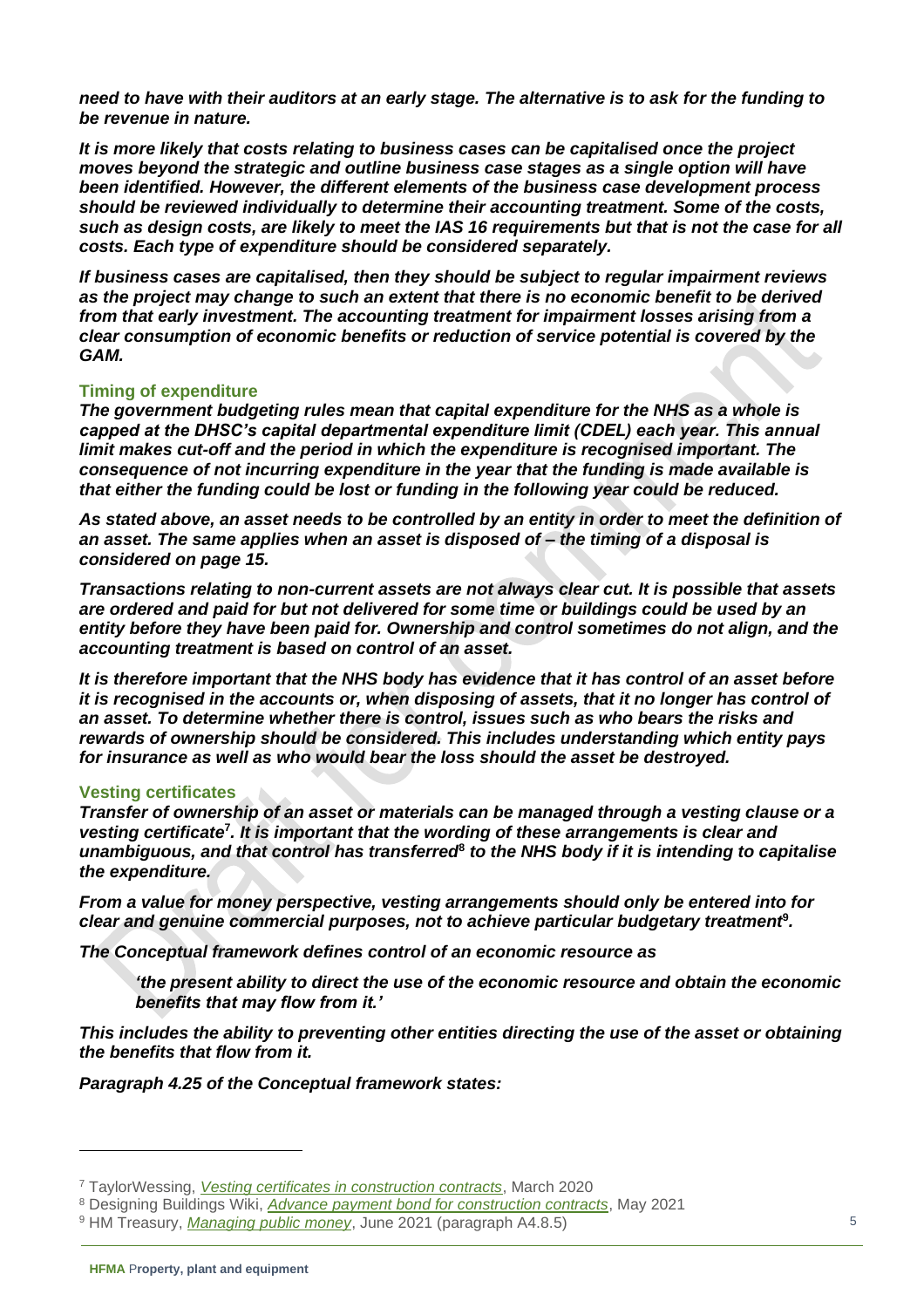*'.. a principal may engage an agent to arrange sales of goods controlled by the principal. If an agent has custody of an economic resource controlled by the principal, that economic resource is not an asset of the agent. Furthermore, if the agent has an obligation to transfer to a third party an economic resource controlled by the principal, that obligation is not a liability of the agent, because the economic resource that would be transferred is the principal's economic resource, not the agent's.'*

In the case of vesting certificates, it will need to be clear that the asset is being held on behalf *of the NHS body and cannot be transferred elsewhere other than with that body's authorisation. This should include reference to a specific asset (including serial numbers), if the asset can be substituted then this may be evidence that the NHS body does not have control. The type of asset needs to be considered. It could be that if it is something like building materials, for example bricks, then the NHS body has control of stock or inventory rather than a non-current asset.* 

*There may be actions that have to be taken to make the vesting arrangement legally effective – there must be evidence that these actions have been completed. This may include paying for the asset or actions, such as obtaining insurance cover, relating to the ownership of the asset. Vesting arrangements can involve several layers of supplier and contractor so each of the appropriate steps need to have been considered at each stage.*

#### **Subsequent expenditure**

As PPE is, by definition, held for more than a year, there are likely to be times when further expenditure is incurred relating to that asset. Whether this expenditure can be capitalised or not, is not always clear.

Expenditure on repairing and maintaining an asset is always expensed – this is expenditure incurred simply keeping the asset running as expected over the period it was expected to be used. These costs will usually be labour, consumables and small parts.

However, some assets have larger parts that require replacement at regular intervals throughout its expected life. The examples given in the accounting standards are furnaces that require relining and interiors of aircrafts (seats and galleys) that need to be replaced several times during the life of the aircraft. Another common example which is more appropriate to NHS bodies is lifts in buildings.

In the case of these larger parts, the cost of replacing them is recognised as part of the carrying amount of PPE. At the same time, any remaining carrying value of the parts that have been replaced is derecognised.

Unfortunately, the standard does not deal with cases where it is not so clear that the subsequent expenditure is not the replacement of an identifiable part but is the refurbishment of an asset. This could be considered maintenance to keep the asset in use or it could be extending its useful life or capacity.

An earlier version of the standard, there was specific guidance on subsequent recognition and slightly different recognition principles. However, that was removed because of 'difficulties in practice in making the distinction it required between expenditures that maintain, and those that enhance, an item of property, plant and equipment. Some expenditures seem to do both' (paragraph BC5 of the Basis for Conclusions of IAS 16).

This means that all subsequent recognition needs to be considered in the same way that the purchase of a new asset would be considered. Therefore, subsequent expenditure should have future economic or service benefits in its own right rather than simply ensuring that the economic or service benefits of the existing asset will continue.

One way of considering whether subsequent expenditure should be capitalised would be to consider what would happen if the expenditure was not incurred. *Assets are repaired and maintained so they can be used for their full expected useful life, therefore if the expenditure is not incurred the useful life may not be reached. So, if the expected life and/ or service levels are reduced or not expected to be achieved, then it is likely that the expenditure is repairs and maintenance.*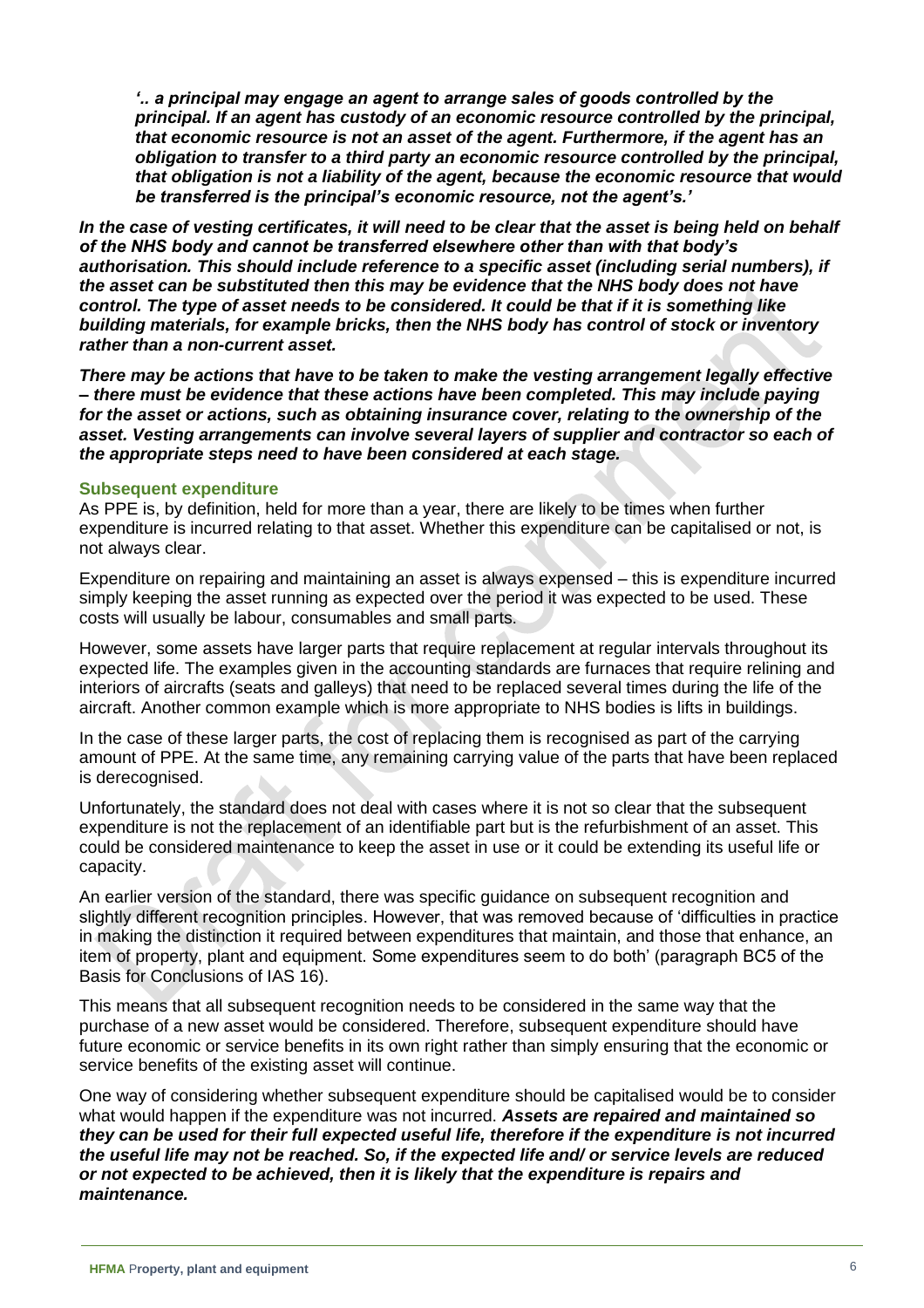#### **Example of derecognition of the value of a replacement part**

In year 1, a new piece of equipment is purchased for £10m. It is expected to be used for 10 years but halfway through this period a key component will need to be replaced. At the time of purchase, the value of that component is £2m. In year 6 the component will be replaced, and the cost of the replacement will be £3.5m.

In this example, the asset is not revalued during its useful economic life, but it is depreciated on a straight line over 10 years.

If component depreciation is not applied then by the end of year 5, the equipment will be valued at £5m – 5 years' worth of depreciation at £1m a year will have been applied.

As the component was one fifth of the value of the equipment at purchase, we can assume that of that £5m valuation, £1m relates to the component. Therefore, as well as the increase in the value of the equipment reflecting the purchase of the new component, £1m should be written off to reflect the remaining value of the component.

Component depreciation is discussed later in this briefing.

# **Depreciation**

Once an item of PPE has been recognised on the statement of financial position, it is subject to depreciation. Depreciation is the systematic allocation of the depreciable cost of the asset over its expected useful life.

The depreciable cost is the difference between the value of the asset on recognition and the amount it is expected to be worth at the end of the life that the NHS body expects to use it for – its residual value. Often, the residual value will be nil, but some assets may have a disposal value even when the NHS body no longer has a use for it.

PPE is depreciated from the moment that it is available for use and the earlier of the date that it is classified as held for sale under IFRS 5 (see the next section) or the date that it is derecognised (usually sold or scrapped).

Most NHS bodies' PPE assets are depreciated on a straight-line basis.

The assessment of the useful economic life includes an assessment of how long the NHS body is planning to use the asset for as well as how long it is expected to be usable. This will be a judgement to be made by the finance team along with the estates team or the team that will be using the asset. As with all judgements, asset lives need to be kept under review.

Asset lives may change for a number of reasons and the accounting treatment will be different depending on the reason for the change:

- a decision is made to dispose of the asset where this decision is made more than a year ahead of the disposal then the asset life should be revised to the expected date of disposal, the value of the asset may need to be reassessed as well (see the section of this briefing on disposal)
- the asset wears out or become obsolete earlier than expected the asset will need to be assessed for impairment (see the impairment section of this briefing)
- the asset is not used as much as expected and therefore will be useful for longer than expected – the asset life should be revised to the new asset life and the depreciation charge adjusted accordingly. The adjustment will affect future depreciation charges but should not be applied retrospectively.

*As asset lives are an estimate, it may be that a fully depreciated asset is still available for use. If this is the case, then the asset life does not need to be revisited unless there is an indication prior to full depreciation that the asset will be used for longer than expected. Fully depreciated assets should remain on the asset register while they are in use as they will need to be maintained, serviced and insured. Removing them from the register also increases the risk that they will be stolen or lost as they will no longer be tracked.*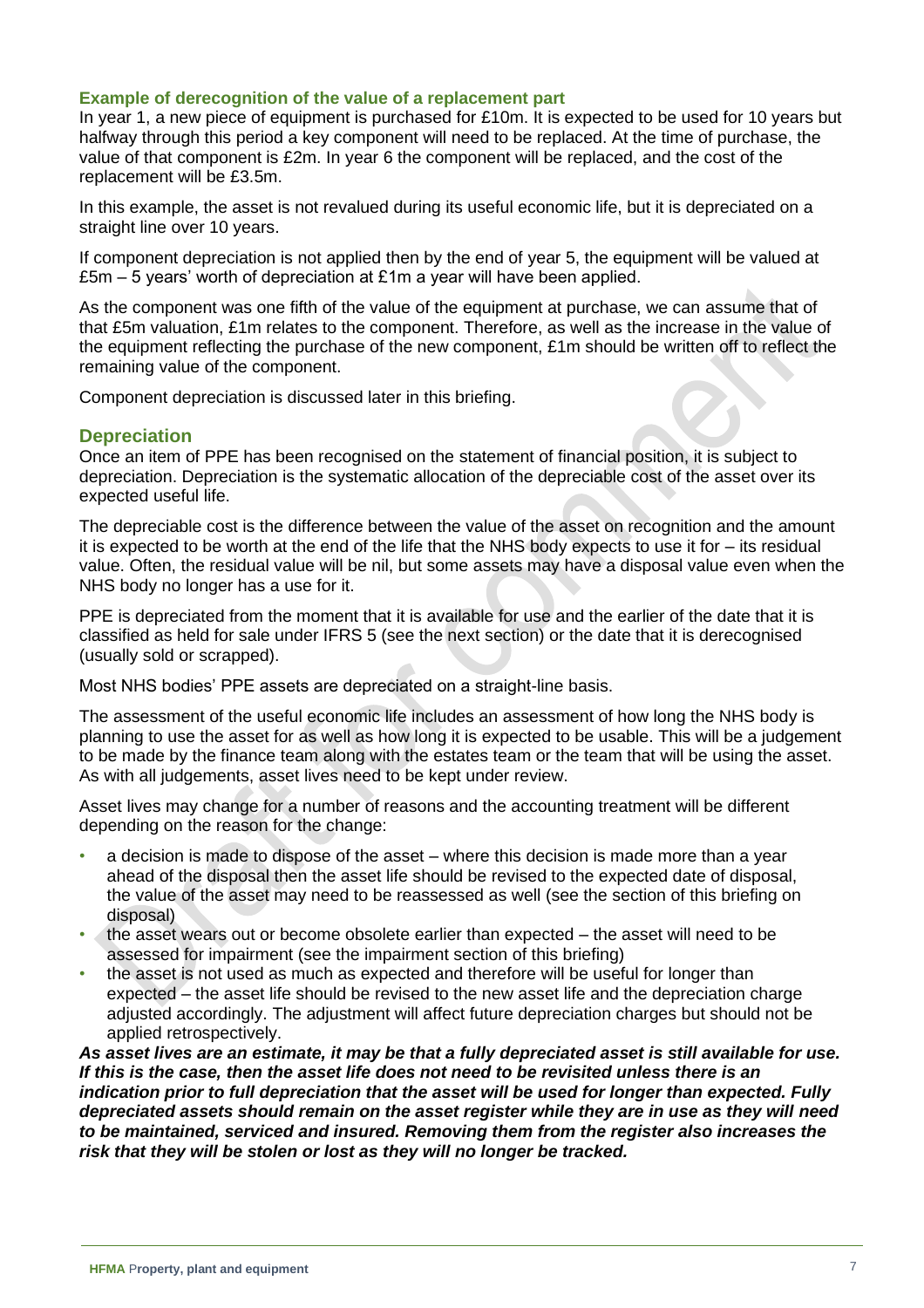As illustrated in the example above, some items of PPE are composed of different parts which may have different useful economic lives. Paragraph 43 of IAS 16 states:

'Each part of an item of property, plant and equipment with a cost that is significant in relation to the total cost of the item shall be depreciated separately.'

Clearly where the useful life and depreciation method of significant parts of an item of PPE are the same, they can be grouped together.

Applying different useful asset lives to different parts of an asset is also known as component depreciation. One of the advantages of applying component depreciation is that it means that subsequent expenditure to replace a component should not require the write off or impairment of any part of the asset. *As the asset life is an estimate, the replacement of the component and the date that it is fully depreciated may not be the same, but component depreciation should minimise write offs and impairments.*

#### **Example of component depreciation**

Taking the example above, if the equipment and the component were depreciated separately then the depreciation charge for the first 5 years of the equipment's life would have been:

- depreciation of the equipment =  $£8m$  divided by 10 years =  $£800,000$  in years 1 to 10
- depreciation of the component = £2m divided by 5 years = £400,000 in years 1 to 5
- depreciation of the replacement component =  $£3.5m$  divided by 5 years £700,000 in years 6 to 10

The expense incurred as a result of the use of the asset is smoother than the other approach. It also reflects the actual cost of the asset as it is expected to occur from the outset.

|               | <b>Annual cost applying</b><br>component depreciation | <b>Annual cost without</b><br>component depreciation |
|---------------|-------------------------------------------------------|------------------------------------------------------|
| Years 1 to 4  | £1.2m                                                 | £1.0m                                                |
| Year 5        | £1.2m                                                 | £2.0m                                                |
| Years 6 to 10 | £1.5m                                                 | £1.5m                                                |
|               | £13.5m                                                | £13.5m                                               |

# **Subsequent measurement/ valuation**

The standard goes on to say that after initial recognition there are two possibilities for measurement of the value of the asset:

- cost model
- revaluation model

NHS bodies are, along with all public sector entities, required to use the revaluation model – the cost model is not available to them<sup>10</sup>. In the commercial world, most entities elect to use the cost model.

#### IAS 16, paragraph 31 states

'After recognition as an asset, an item of PPE whose fair value can be measured reliably shall be carried at a revalued amount, being its fair value at the date of the revaluation less any subsequent accumulated depreciation and subsequent accumulated impairment losses. Revaluations shall be made with sufficient regularity to ensure that the carrying amount does not differ materially from that which would be determined using fair value at the end of the reporting period.'

For public sector bodies, IAS 16 has been adapted to reflect that assets are held for their service potential rather than to generate income – this means that fair value is used as a measurement basis as a last resort, with other measurement bases being used first. Determining the valuation of PPE

<sup>10</sup> Table 2, page 70, HM Treasury, *[Financial reporting manual 2021/22](https://assets.publishing.service.gov.uk/government/uploads/system/uploads/attachment_data/file/946955/MASTER_2021-22_FReM.pdf)*, December 2020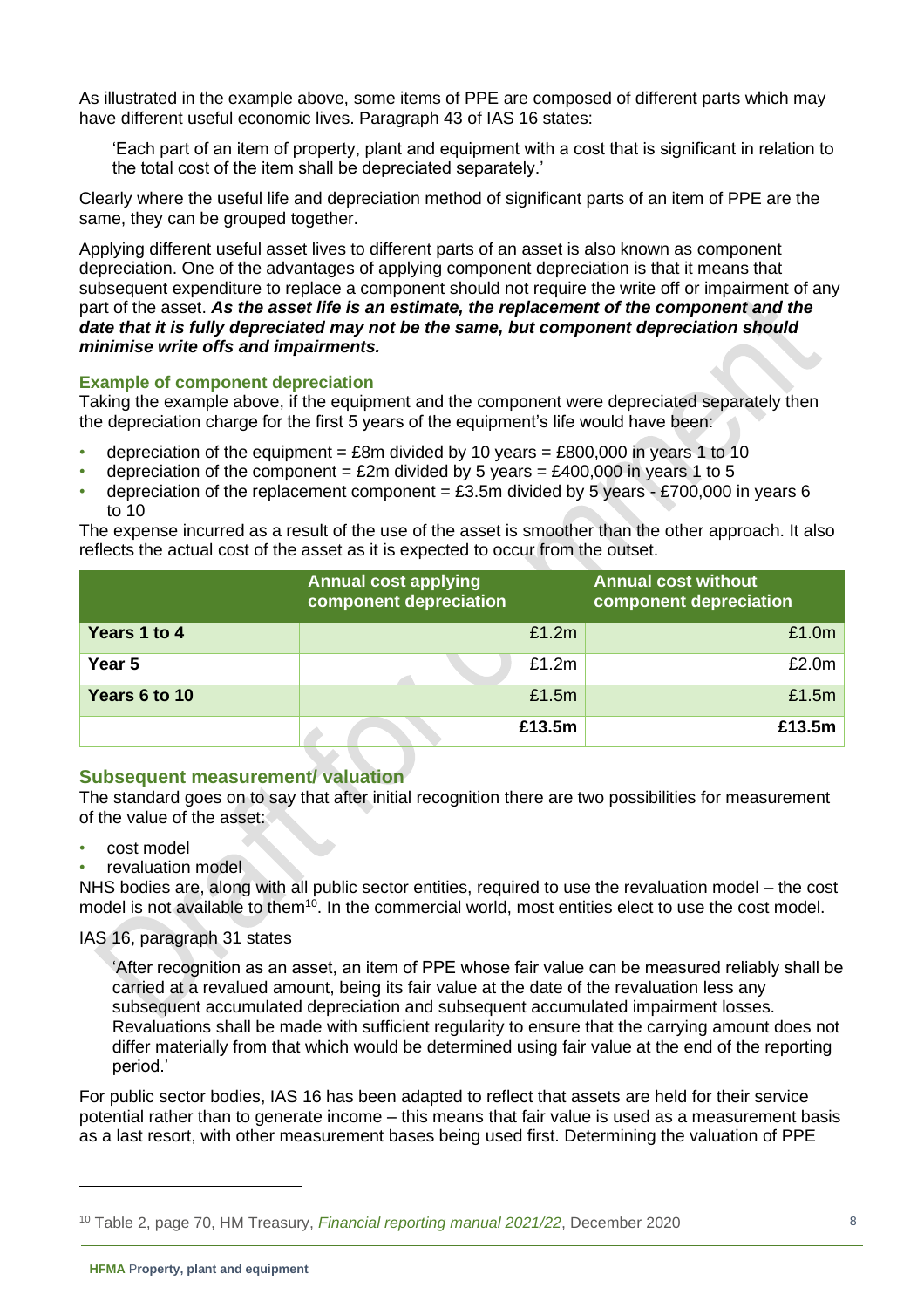usually requires the use of professional valuers and will require the application of judgements from the NHS body and the valuation experts. It is the subject of most of this briefing.

#### **Basis of valuation**

The GAM 2019/20 sets out the basis of valuation of non-current assets in paragraphs 4.108 to 4.116 and annex 4 to Chapter 4. The valuation basis varies depending on the type of asset and the reason that it is being held by the NHS body. This briefing does not repeat that guidance, but it is summarised in the table below:

| <b>Asset</b>                                                                                                                                                                                                                                                                                                                                                                                                                                                                                                        | Reference to 2019/20<br><b>GAM</b> | <b>Valuation basis</b>                                                                              |
|---------------------------------------------------------------------------------------------------------------------------------------------------------------------------------------------------------------------------------------------------------------------------------------------------------------------------------------------------------------------------------------------------------------------------------------------------------------------------------------------------------------------|------------------------------------|-----------------------------------------------------------------------------------------------------|
| Non-specialised asset in use held for its<br>service potential                                                                                                                                                                                                                                                                                                                                                                                                                                                      | 4.110 and 4.111                    | Current value in existing<br>use (EUV)                                                              |
| Short-lived and/or low value assets                                                                                                                                                                                                                                                                                                                                                                                                                                                                                 | 4.111                              | Depreciated historic cost<br>as a proxy for EUV                                                     |
| Specialised asset in use held for its<br>service potential                                                                                                                                                                                                                                                                                                                                                                                                                                                          | 4.110 and 4.112                    | Depreciated replacement<br>cost on a modern<br>equivalent asset basis<br>$(DRC - MEA)$              |
| <b>Assets which are held:</b><br>to earn rentals and/or                                                                                                                                                                                                                                                                                                                                                                                                                                                             | 4.115                              | Fair value in accordance<br>with IAS 40 and IFRS 13                                                 |
| to increase in value through<br>$\bullet$<br>capital appreciation<br>rather than for their service potential                                                                                                                                                                                                                                                                                                                                                                                                        |                                    |                                                                                                     |
| Assets that meet the following criteria:<br>they are available for immediate<br>$\bullet$<br>sale in their present condition<br>the sale is highly probable:<br>$\bullet$<br>management is committed<br>to the sale and it is unlikely<br>there will be significant<br>changes to the plan for<br>selling the asset<br>an active programme to find<br>$\bullet$<br>a buyer has been started<br>the asking price is<br>$\bullet$<br>reasonable<br>the sale is expected to be<br>$\bullet$<br>completed within a year | 4.115                              | Lower of carrying amount<br>and fair value less costs<br>to sell in accordance with<br><b>IFRS5</b> |
| Surplus asset most recently used for its<br>service potential - with restrictions on<br>sale                                                                                                                                                                                                                                                                                                                                                                                                                        | 4.113 and 4.114                    | Current value in existing<br>use (EUV)                                                              |
| Surplus asset most recently used for its<br>service potential - with no restrictions<br>on sale                                                                                                                                                                                                                                                                                                                                                                                                                     | 4.113 and 4.114                    | Fair value in accordance<br>with IFRS 13                                                            |
| All other assets                                                                                                                                                                                                                                                                                                                                                                                                                                                                                                    | 4.116                              | Fair value in accordance<br>with IFRS 13                                                            |

The flow chart on page 102 of the GAM (replicated below) clearly sets out how the basis of valuation should be determined.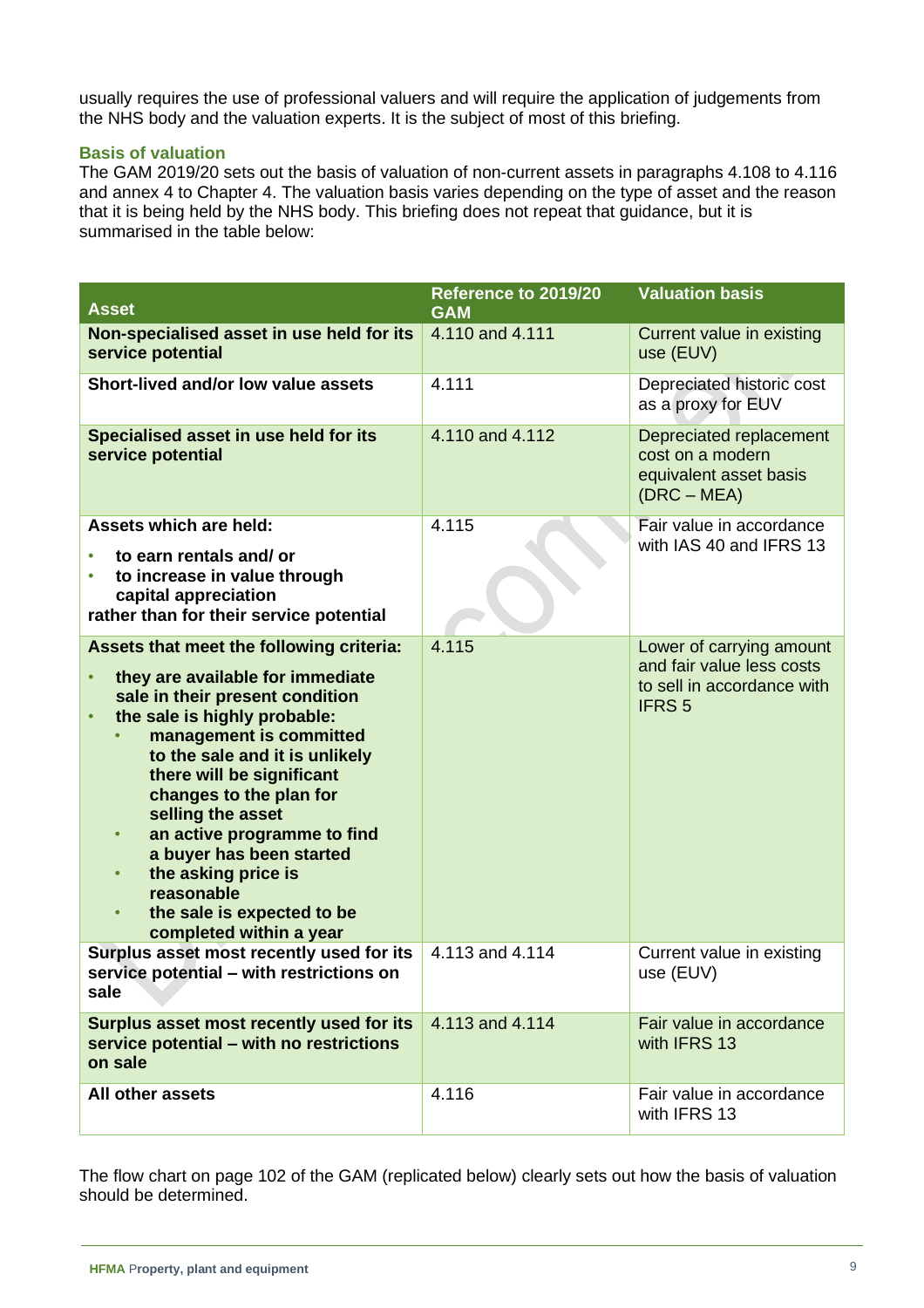

| Measure the asset at the lower of:                                                                                        |
|---------------------------------------------------------------------------------------------------------------------------|
| the carrying amount before classification and<br>fair value less costs to sell                                            |
| Measure the asset at fair value                                                                                           |
| The option for cost model is withdrawn                                                                                    |
| Measure the asset at fair value                                                                                           |
| The option for cost model is withdrawn                                                                                    |
| Measure the asset at current value in existing use                                                                        |
| For specialised assets, this will be the present value of the<br>asset's remaining service potential on a DRC - MEA basis |
|                                                                                                                           |

#### **Frequency of valuations**

IAS 16 requires that valuations should be 'made with sufficient regularity to ensure that the carrying amount does not differ materially from that which would be determined using fair value at the end of the reporting period'. In this context, fair value means the valuation basis which is applicable to the particular asset.

NHS bodies therefore need to consider the valuation of their assets each year to determine whether they are materially correct. The standard states that the frequency of valuation is dependent on the volatility of the valuation – annual valuations may be necessary where there is volatility but in a stable environment, valuations every three to five years are required.

HM Treasury's *Financial reporting manual*<sup>11</sup> (FReM) suggests that appropriate approaches to valuation might include:

- a quinquennial valuation supplemented by either annual indexation or regular desktop valuation update
- a quinquennial valuation supplemented by an interim professional valuation in year 3;
- annual valuations

<sup>11</sup> HM Treasury, *[Financial reporting manual 2021/22](https://www.gov.uk/government/collections/government-financial-reporting-manual-frem)*, December 2020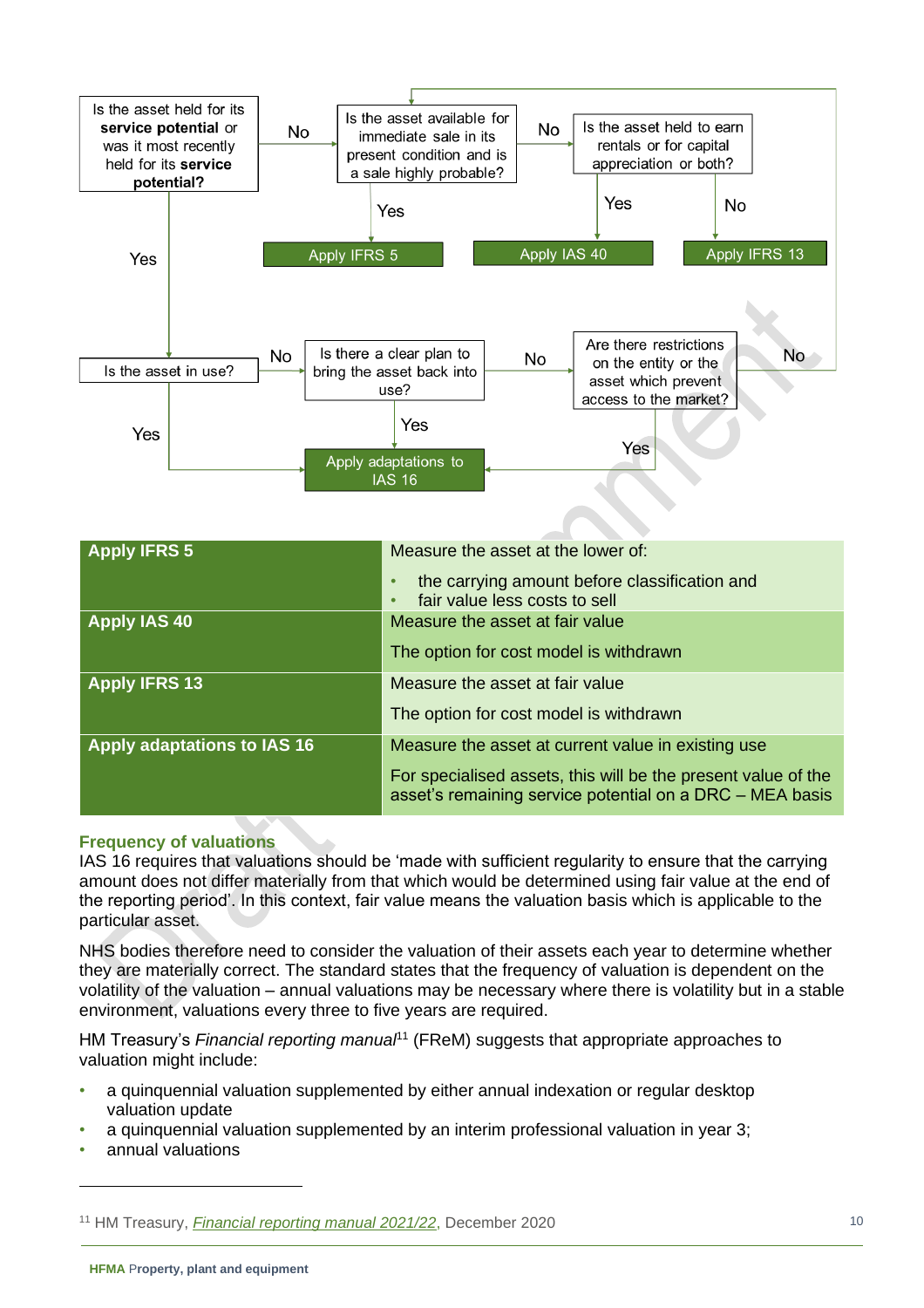- a rolling programme of valuations or
- for non-property assets only, appropriate indices.

NHS bodies will have a preferred approach to valuation for example, a quinquennial valuation with interim desktop updates, but this needs to be kept under review and may need to be changed if circumstances dictate.

The method chosen and the frequency of update of the valuation will depend on the factors used in determining the valuation. For assets held at IFRS 13 fair value, changes in the property market will affect the valuation. However, for assets held at MEA valuation it may be that changes in the costs of materials to build the asset affect the valuation. It is up to the NHS body to understand these different factors when determining whether the valuation is up to date or not.

*Where there has been a formal revaluation, paragraph 4.186 of the GAM states that cumulative depreciation is 'zeroed' as an in-year movement. The GAM does not define a formal revaluation other than to state it is not indexation. However, the involvement of a RICS qualified valuer, even if the revaluation is desk-based and uses indices is likely to be formal as they will have used their professional judgement and expertise, not simply applied indices.*

# **The role of management**

It is management's responsibility to ensure that the accounts reflect a valuation for its PPE which is materially correct. To do this, management need to decide how they will get a valuation and assess its appropriateness.

Most NHS bodies will engage an external valuation expert – management's role in engaging the appropriate expert, agreeing the terms of the engagement and reviewing the output are discussed in the following section.

When making decisions and judgements, it is worth bearing mind the qualitative characteristics of useful financial information set out in the IASB's *Conceptual framework for financial reporting*<sup>12</sup>:

- relevant the information is capable of making a difference in decisions made by users
- faithful representation as complete, neutral and free from error as possible
- comparable both between financial years and between NHS bodies
- verifiable that different independent and knowledgeable observers could reach consensus that a particular depiction is a faithful representation
- timely
- understandable.

The valuer may advise on judgements and assumptions but responsibility for those judgements and assumptions lie with management. *To do this, management should challenge the assumptions made by the valuer and satisfy themselves that the assumptions are appropriate and free from bias.*

Adequate disclosure of these judgements and assumptions should be disclosed in the accounts. It is not sufficient to simply say that the valuation was provided by a professional valuer.

# **Engaging valuation experts**

IAS 16 does not give any guidance on who should undertake the valuation. It simply requires entities to disclose whether or not an independent valuer was involved.

However, the FReM and GAM require that the valuation is done in accordance with the Royal Institution of Chartered Surveyors (RICS) *Red book*<sup>13</sup>, its UK supplement<sup>14</sup> and the guidance note on DRC valuation<sup>15</sup> which means that the valuation needs to be undertaken by a RICS qualified valuer. In practice, for NHS bodies, this will mean that an external valuer will need to be engaged as very few NHS bodies have staff members who have the appropriate qualification.

<sup>12</sup> IFRS, *[Conceptual framework for financial reporting](https://www.ifrs.org/issued-standards/list-of-standards/conceptual-framework/)*, March 2018 (log on is required)

<sup>13</sup> RICS, *[Red book](http://www.rics.org/uk/knowledge/professional-guidance/red-book)*, 2019

<sup>14</sup> RICS, *[Supplementary UK material](https://www.rics.org/uk/upholding-professional-standards/sector-standards/valuation/red-book/red-book-uk/)*, 2018 which is effective from 14 January 2019

<sup>&</sup>lt;sup>15</sup> RICS, *[Depreciated replacement cost method of valuation for financial reporting,](https://www.rics.org/globalassets/rics-website/media/upholding-professional-standards/sector-standards/valuation/drc-method-of-valuation-for-financial-reporting-1st-edition-rics.pdf)* 2018 which is effective from January 2019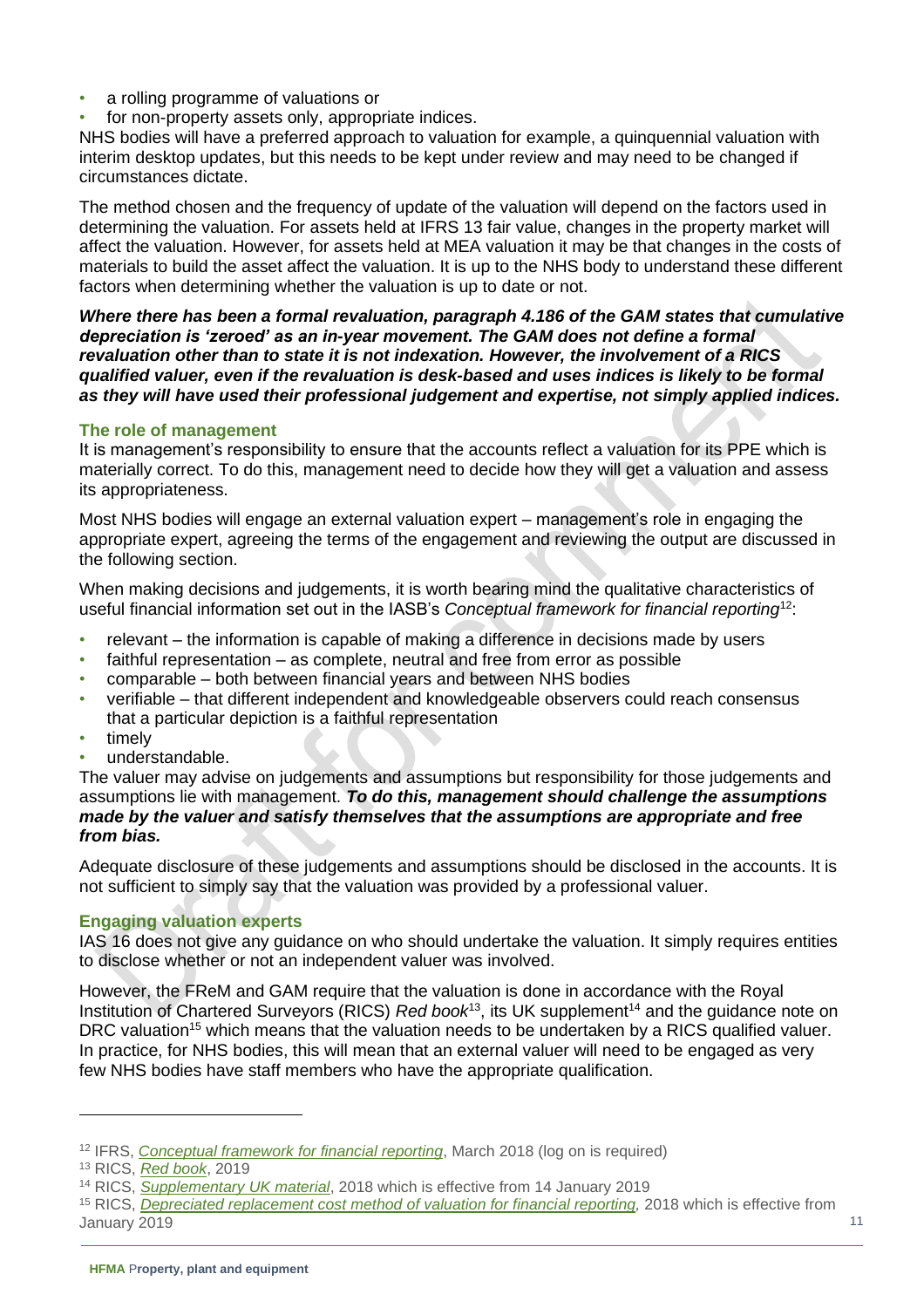It is for the NHS body to decide which valuer to engage and the terms on which they are engaged. The NHS body will need to:

- satisfy itself that the valuer is appropriately qualified
- consider whether the valuer also has appropriate public sector experience<sup>16</sup>
- set the terms of reference for the valuation this will include the basis on which the valuation is provided, for instance, the version of the Red book being used, and any supplementary guidance being used $17$
- agree the valuation basis for the PPE being valued
- provide accurate information on the PPE being valued
- agree any judgements and estimates with the valuer.

Once the valuation report has been received, the NHS body will need to critically review the valuation before accepting it and including it in their accounts.

HM Treasury guidance<sup>18</sup> on asset valuations says the following about working with the valuer:

'Early and ongoing dialogue with the valuer is vital. Neither RICS guidance nor FRS 15 are tightly prescriptive regarding aspects of asset valuation methodology, particularly at the detail level of DRC. Within their confines, many subtle variations in approach or interpretation are possible and these can have a significant impact on the resulting figures produced. An instruction which simply asks for an asset valuation to be undertaken in accordance with RICS and FRS 15 will be insufficient to ensure that the entity receives a common result and consistency of approach over time, regardless of which valuer is used. Discussion between entity and valuer about the exact nature of the entity's bespoke requirements and how these can best be fulfilled is essential. Sufficient details about the exact approach employed must be captured for the benefit of future valuations, when it is likely that there will have been a change of valuer.'

# **Information on PPE**

Each valuer will ask for the information they need for the work they have been commissioned to undertake. This may include:

- a detailed list of the assets subject to the valuation
- the types of assets to be valued and how they are used and classified by the NHS body
- a comprehensive asset register listing all assets owned, leased or rented by the NHS body
	- *the register will include all assets being used by the NHS body, even those that are fully depreciated*
- reference to where deeds or other documentation relating to the assets are held
- a list of recent asset disposals and additions
- an assessment of any incidents which may result in an impairment
- the capital programme and a schedule of recent capital expenditure
- *for assets valued on an MEA basis:*
	- *whether an alternative site should be used*
	- *any limitations or restrictions on location*
- the maintenance schedule/ log.

The valuer should also speak to both the estates team and the finance team.

The information that they will use, and the extent of their investigations should be set out in the terms of engagement.

 $16$  There is a RICS committee which discusses the valuation of public sector assets and liaises with the accountancy firms. It may be worth asking if the valuer is on that committee or has access to its outputs. <sup>17</sup> In November 2018, the Royal Institution of Chartered Surveyors (RICS) updated and clarified their [supplementary UK material on the RICS valuation professional standards](https://www.rics.org/uk/news-insight/latest-news/news-opinion/whats-new-in-the-red-book-supplement/) and published a guidance note on undertaking **DRC** valuations for financial reports. This guidance was effective from 14 January 2019 <sup>18</sup> HM Treasury have included a paper *[Guidance on asset valuation](https://assets.publishing.service.gov.uk/government/uploads/system/uploads/attachment_data/file/328549/guidance_on_asset_valuation.pdf)* in its application guidance for the *[FReM](https://www.gov.uk/government/collections/government-financial-reporting-manual-frem)*. The paper is old as it refers to RICS valuation paper 10 which has now been superseded by the Red Book and FRS 15 which has been superseded by IAS 16. However, it does contain some useful guidance on issues to consider in relation to modern equivalent asset valuations.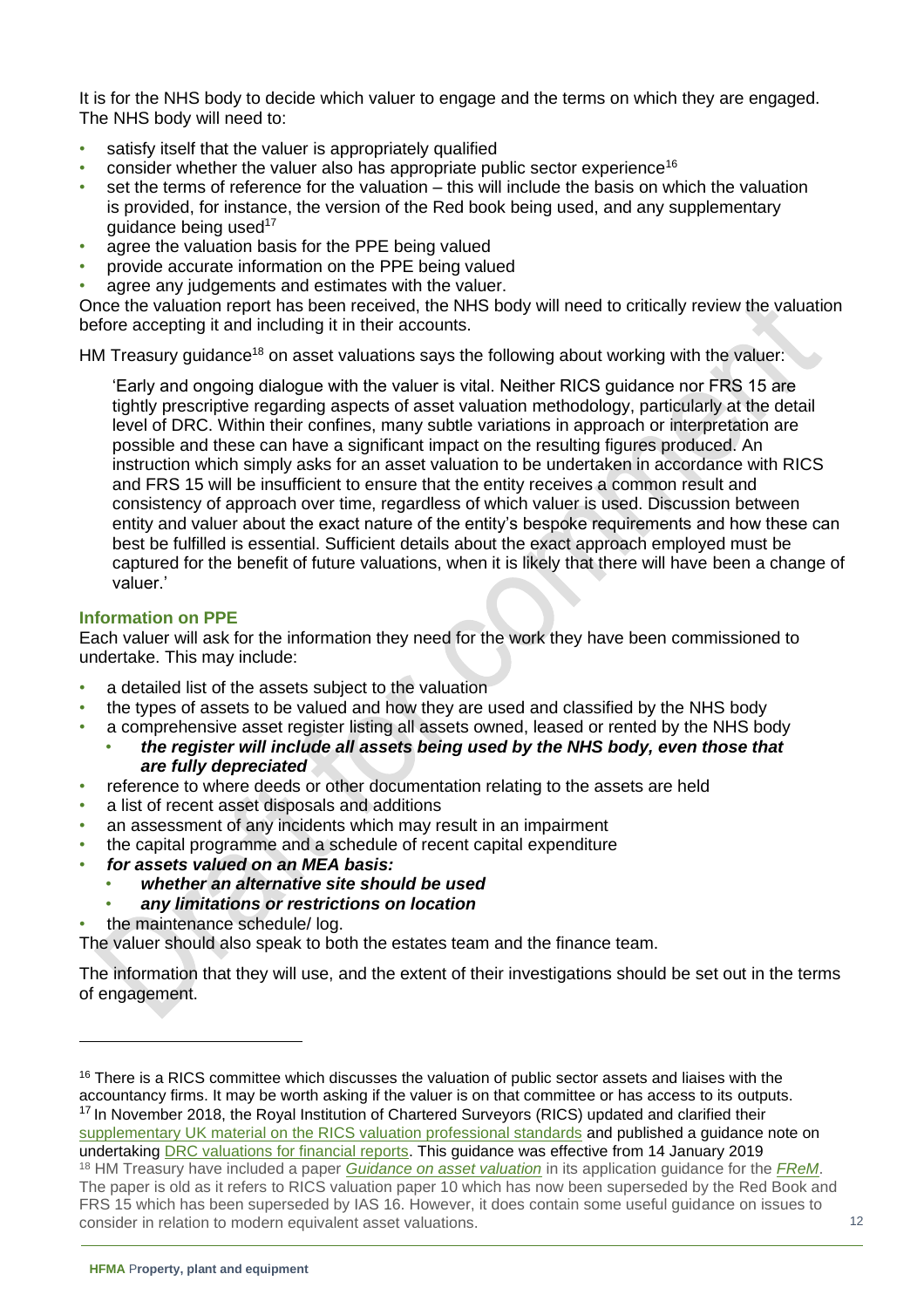# **Decisions to be made**

NHS bodies, along with their valuers, need to make a number of decisions in relation to the valuation of their assets:

- is the asset being held for its service potential?
- is the asset specialised or not? What is the reason the asset is considered specialised? It may be due to its size or location but it is not enough simply to say the whole estate is specialised because it is a hospital or NHS owned building, the HM Treasury guidance indicates that the following questions need to be considered:
	- does it have specialised features?
	- does it include specialised adaptations?
	- does it have to be in that particular location?
	- can part of the estate be elsewhere?
	- which parts of the estate are needed to serve a particular population? Could part of the site (say, the administration block) be valued on an alternative or non-specialised basis?
	- is there any useful/ relevant evidence of recent market transactions in relation to similar types of asset (if there is then this is an indication that it is not specialised)?
- is the asset surplus to requirements? What is the evidence that it is surplus?
- if so, are there any restrictions on its disposal? What are they?
- if the asset is being valued on a modern equivalent asset basis:
	- what assumptions can be made about the size/ footprint of the modern equivalent?
	- *what impact, if any, would climate change have on the type of modern equivalent asset?*
	- *have the infection control requirements relating to Covid-19, such as ventilation and social distancing, had an impact on the assumptions made in relation to the size/ footprint of modern equivalent asset*
	- should the valuation be based on the current site or an alternative site?
	- if any alternative site valuation is used, where should that alterative be?
	- what build costs should be included in the valuation?
	- how should VAT be treated in the valuation? Where an NHS body builds an asset, the VAT is generally irrecoverable and should therefore be included in the valuation. However, if an asset is built by a non-NHS partner (for example a PFI partner or a subsidiary<sup>19</sup>) then the VAT may be recoverable and can be excluded from the valuation. This one assumption can make a 20% difference in the valuation.
	- what allowances should be made for professional fees and contingencies in the valuation?
- what is the remaining useful life of the asset?

It is important to remember that these are decisions for the management of the NHS body to make they can take the advice of the expert but the final decision rests with management. The objective of the valuation is to get a materially correct valuation rather than to necessarily achieve a particular financial outcome.

The RICS guidance states that the appropriate valuation basis and the assumptions that may impact on reported values should be agreed at the outset and set out in the terms of engagement between the valuer and the NHS body, as the client. Ideally, the guidance says, they should also be agreed with the auditors at the same time.

The NHS body will need to be able to justify their assumptions as being reasonable. This will especially be the case where assumptions have been changed from year to year. For example:

• where an alternative site valuation is used, does the alternative make sense from a patient's perspective? Proposing an alternative site many miles away from the existing site or with limited transport links does not seem to be reasonable

<sup>&</sup>lt;sup>19</sup> The assumption here is that PFI assets will be replaced within the existing scheme. Given the announcement by the Chancellor in the 2018 Budget that there will be no new PFI deals, it cannot be assumed that PFI would be used to replace any other type of asset. Similarly, if an NHS body has a subsidiary company which manages its estate, it is reasonable to assume the subsidiary would be used to replace those assets. The future establishment of a subsidiary company cannot be assumed.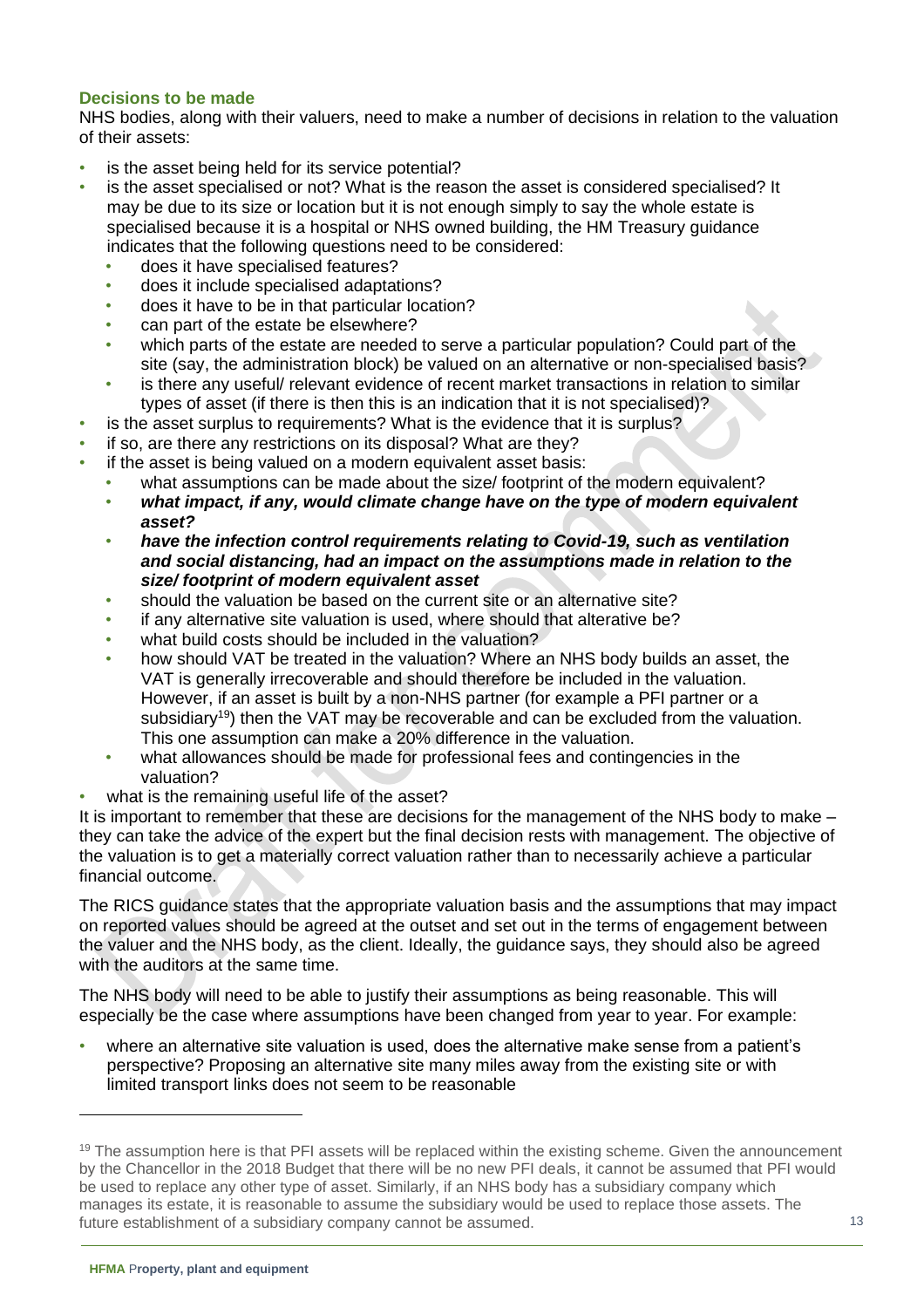• where the current site was used for previous valuations, what is the rationale for changing to an alternative site valuation?

*Equally, given that the last two years have been anything but normal, NHS bodies need to consider whether it is appropriate to continue to make the same assumptions. For example, have the Covid-19 pandemic, digital and technological advances or the climate change emergency had an impact on assumptions?*

Whatever decisions are made, the NHS body's decisions and conclusions should be documented. Where third party information is being used and relied upon, the NHS body's review of this information, comments on it and the conclusion to rely on it should also be documented. *Auditors are likely to want to see evidence of discussions with valuers particularly those around the assumptions that have been made.*

# **The role of the auditor**

PPE will usually be material to an NHS body's accounts – it is often the largest number on the statement of financial position. Therefore, it will be an area that auditors will want to look at.

In many cases, PPE will be identified as a key risk by the auditors. The audit opinions for foundation trusts include a summary of the key risks that the auditor has identified in the year and a summary of the audit approach they have taken in relation to those risks. This work could include:

- assessment of the qualifications, competence, objectivity and experience of the valuer
- inspection of the terms of engagement and instructions sent to the valuers
- review of the scope of the engagement with the valuer
- review of the accuracy and completeness of data provided to the valuer
- consideration of whether the methodology used to determine the valuation is appropriate and in line with industry practice
- evaluation of management's process for making assumptions and reaching a valuation
- assessment and challenge of the assumptions used by management and the valuer
- review of valuations against benchmarks
- testing of the accuracy of the data provided to the valuer
- reconciliation of the data provided to the valuer to accounting records
- re-performance of measurements of a sample of assets
- review of significant changes since the previous year or obtaining conformation that no changes have occurred since the previous year
- testing additions to ensure that an appropriate valuation basis had been adopted when they became operational
- testing the assumption that the NHS body will receive future benefits from the assets
- confirmation that the accounting for valuation changes is correct and in accordance with the requirements of the GAM
- using their own valuation experts to review the valuation.

The auditor will need to meet the audit requirements set out in the following *International standards of*  auditing (ISAs)<sup>20</sup>:

- ISA (UK) 230 (updated January 2020) *Audit documentation*
- ISA (UK) 240 (updated January 2020) *The auditor's responsibilities relating to fraud in an audit of financial statements*
- ISA (UK) 315 (revised July 2020) *Identifying and assessing the risks of material misstatement*
- ISA (UK) 500 (updated January 2020) *Audit evidence*
- ISA (UK) 540 *(revised December 2018) Auditing accounting estimates and related disclosures*
- *ISA (UK) 620 (revised November 2019) Using the work of an auditor's expert*

<sup>20</sup> FRC, *[Current auditing standards](https://www.frc.org.uk/auditors/audit-assurance/standards-and-guidance/current-auditing-standards)*, accessed January 2022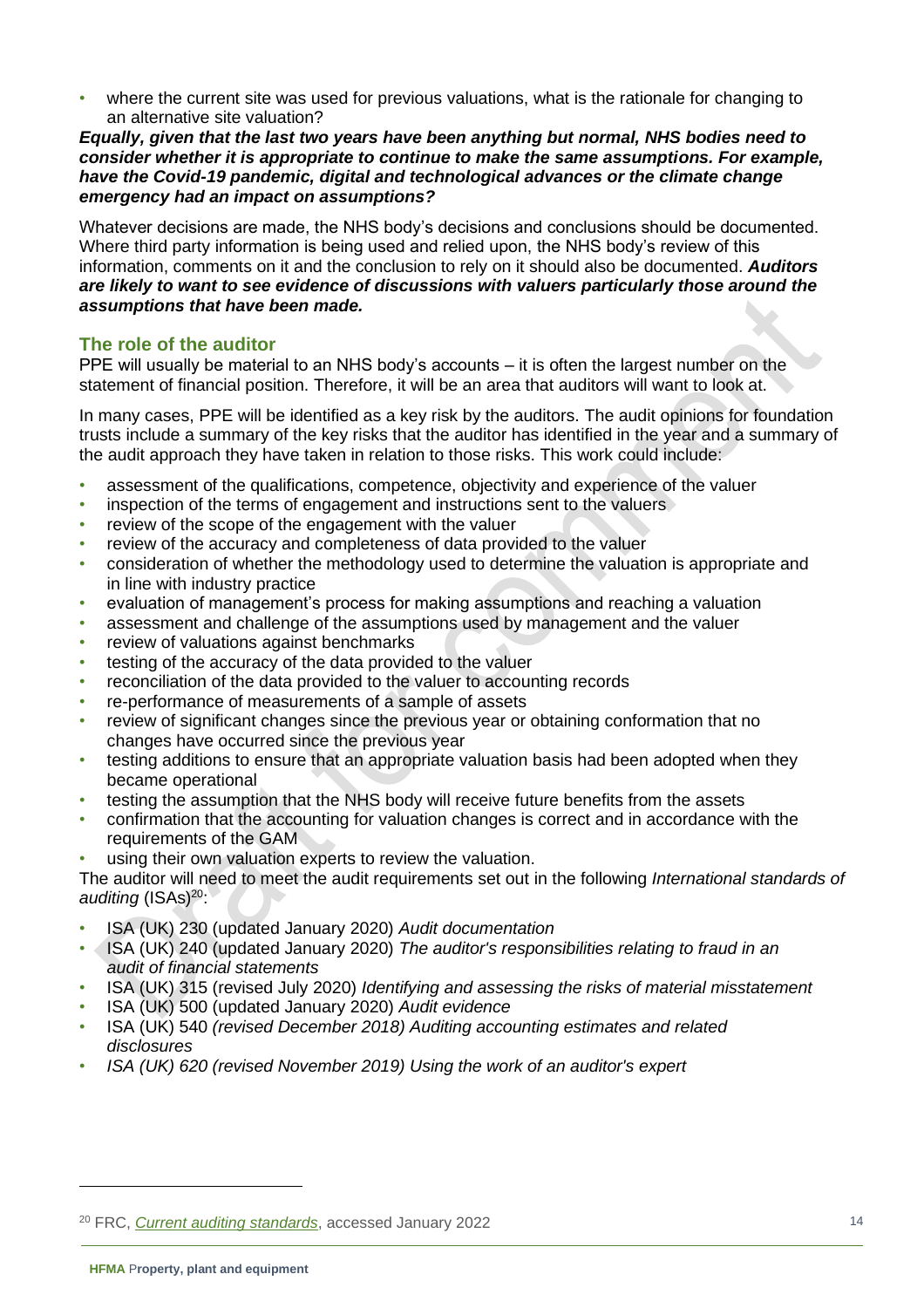# **Impairment**

When a PPE asset's recoverable amount (the amount that it could be sold for or its value in use) is less than the amount that the item of PPE is currently measured at on the statement of financial position then the asset is impaired.

All assets should be reviewed for impairment each year – this includes items of PPE. IAS 36 *Impairment of assets* sets out indications of impairments that apply to items of PPE, these have been adapted for the NHS context:

- the asset is obsolete
- there is damage to the item of PPE which means it can no longer be used
- there are changes to the way that the item of PPE is, or is expected to be, used
- there are indications that the asset's value has declined
- the asset is no longer providing the service or service levels that were intended
- there are external indicators that the service that the asset is supporting can no longer be provided in the same way or that the asset will not be needed to provide the service
- the value of the asset has reduced.

In the public sector, the HM Treasury FReM and the GAM identify two types of impairments – the accounting treatment is different for each:

- impairments arising from a clear consumption of economic benefits or service potential. These are impairments as a result of
	- loss or damage
	- abandonment of projects
	- gold-plating or overspecification of PPE
	- the use of an asset for lower specification purpose

The accounting treatment for these impairments is set out in paragraphs 4.143 to 4.148 of the GAM

• other impairments – these impairments arise from changes in market price or other issues which are not within the NHS body's control

The accounting treatment for other impairments is set out in paragraphs 4.149 to 4.150.

Where the asset life of an asset is reviewed, and it is decided that the asset will have a shorter useful asset life than expected then the asset should be subject to an impairment review to check that the valuation for that asset is still appropriate. If there is no impairment, then the asset should be depreciated over the shorter period from that point onwards – this is sometimes called accelerated depreciation. If the asset is found to be impaired then the impairment should be accounted for in accordance with the GAM and the impaired valuation should be depreciated over the new, shorter asset life.

# **Disposal of PPE**

Disposal or derecognition of items of PPE occurs when the asset is disposed of or when there are no economic or service benefits to be had from its use (the asset is scrapped).

When the asset is derecognised then the difference between the asset's valuation and the consideration is taken as a gain or loss to the statement of comprehensive income. The consideration is recognised in accordance with IFRS 15 *Revenue from contracts with customers.* It is the amount that the entity expects to be entitled to in exchange for the transfer of the asset excluding any amounts, such as VAT, collected on behalf of a third party.

The sale of PPE, particularly property, will incur professional and other costs. These should be expensed as incurred.

#### <span id="page-14-0"></span>**The date of disposal/ derecognition**

Paragraph 69 of IAS 16 states:

'The date of disposal of an item of property, plant and equipment is the date the recipient obtains control of that item in accordance with the requirements for determining when a performance obligation is satisfied in IFRS 15.'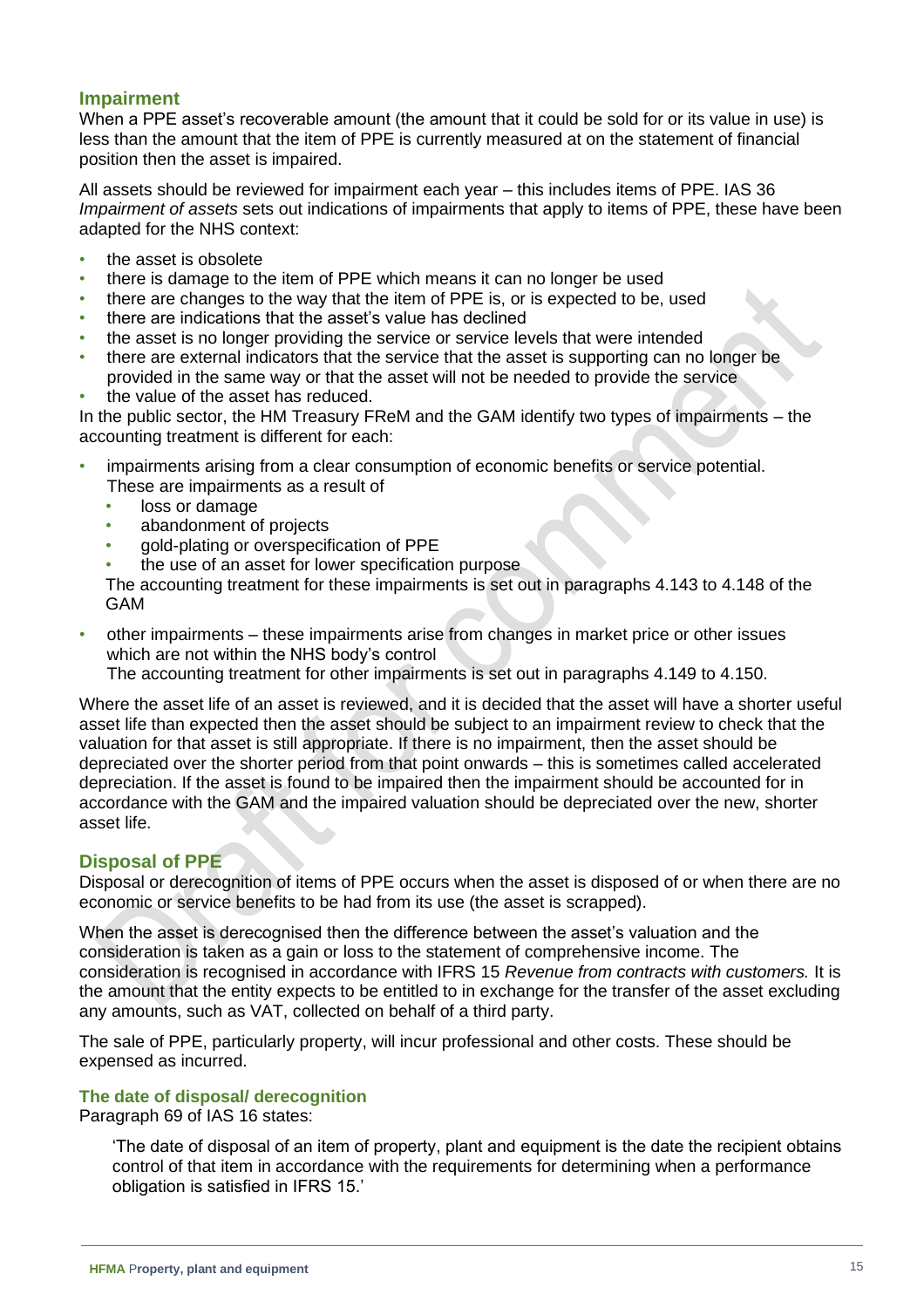Paragraph 33 of IFRS 15 states:

'Control of an asset refers to the ability to direct the use of, and obtain substantially all of the remaining benefits from, the asset. Control includes the ability to prevent other entities from directing the use of, and obtaining the benefits from, an asset.'

It is important that when an asset is being sold, particularly at the end of a financial year, that the point at which control is transferred is clearly identified. There have been at least two high profile cases where disposals expected to take place in a financial year were determined, at audit, not to have taken place because control was not transferred. It is particularly important in cases where the sale takes place between an NHS body and another entity in its group – a subsidiary or NHS charity. In these cases, the NHS body will have control of the subsidiary so it may be that the transfer of control cannot be demonstrated.

Indicators of control include:

- taking on the risks associated with ownership of the item of PPE, so costs of damage to the asset would have to be covered, insurance taken out. In the case of a building, if someone claimed compensation due to an accident in that building the entity controlling the building would be liable
- the entity has legal title although in itself this may not demonstrate control
- taking the benefits of ownership such as rental income but also getting the benefit of being able to provide services
- determining what services the asset is used to provide and who those services are provided to
- determining who can use/ access the asset and who cannot and when they can use or access it.

# **Valuation of assets on disposal**

A modern equivalent asset valuation, especially one based on an alternative site, is not a valuation of the actual bricks and mortar but a hypothetical site which is able to deliver the same level of services. The valuation is of the service potential of a site rather than the actual site.

This can cause difficulties, particularly when parts of the site are disposed of as this requires book value of the actual land and buildings rather than the hypothetical one with the same service capacity. This, plus the various different valuation bases for assets meeting different criteria can lead to variations in the impact of disposals on the accounts.

These differences may be better explained by some examples.

# **Example of assets being sold on consolidation of a multi-site hospital**

An NHS trust is building a hospital on a new site. On completion of this hospital in approximately 12 months, the trust plans to move the majority of its services to that site and decommission several of the separate sites currently in use.

The MEA valuation of the existing separate sites at the end of the previous financial year was based on an alternative single site valuation – this was considered reasonable as the new hospital will move services to a single site. The alternative site has a footprint 4/5 of the existing multiple sites.

One of the existing sites consists of an area of land with a clinic on one half. The remaining land is not utilised but not marketed for sale at that time. The site makes up 1/8 of the trust's current footprint. For the prior year valuation the site was split in two:

- the excess land was classified as surplus and valued at fair value
- the portion of the site containing the clinic is still in use as a service potential asset and was included in the alternative site valuation.

In the current year, the trust begins to actively market the surplus land. A developer offers to buy not only the surplus land but the whole site. The developer would like to acquire the whole site now and offers to lease back the operational portion to the trust until the new hospital site is complete. (The rest of this example ignores the leaseback arrangement and considers the valuation issues for the disposal only.)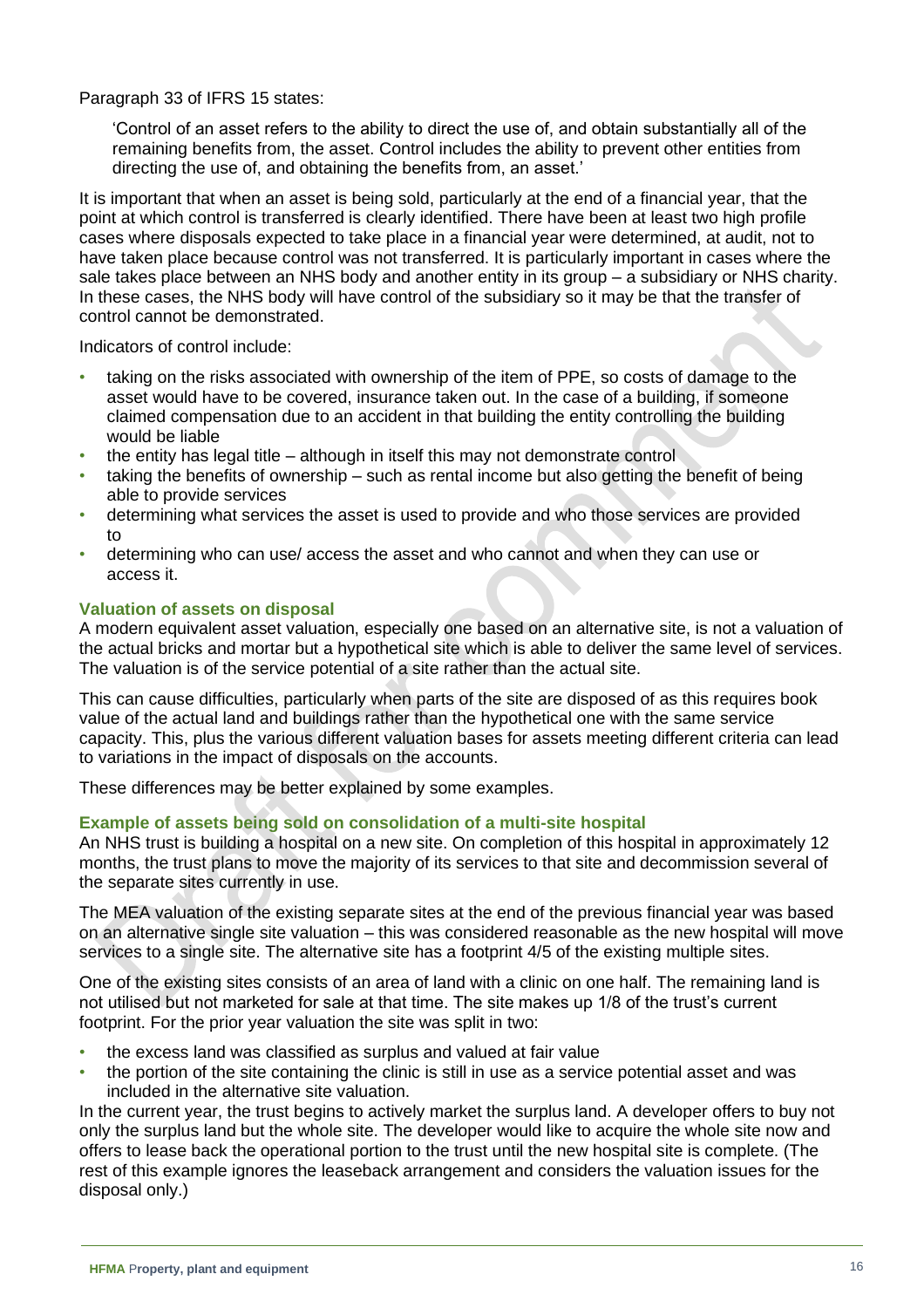For the operational portion of the disposed asset, the trust needs to apportion its MEA valuation for the alternative site to the existing sites to be able to determine the book value for the disposal. This is an accounting judgement and the trust needs to consider the most appropriate basis of apportionment. The trust does this separately for the land and building elements of the site. The rest of this example deals with the land element of the site.

The trust considers some alternative approaches for apportioning the MEA valuation of the land:

- 1. After the disposal, the trust will hold 7/8 of its existing land holdings which still exceeds the assumed footprint of the alternative site. One view could therefore be that as the disposal of the land has no impact on the value of the alternative site land, that the carrying value of the land being disposed is nil.
- 2. The trust could apportion the alternative site land value to the existing sites solely on the basis of area.
- 3. A more nuanced version of option 2 is to consider whether the market values of land in the areas that the different current sites are located differ significantly. If this is the case, the apportionment of land value per square foot could be weighted more towards the high cost area.
- 4. Finally, the trust considers allocating the book value according to the relative cost bases or income generated from the differing services at each site, reflecting the different levels of current service potential.

The trust dismisses option 1 as although this would maximise profit on disposal it would be hard to justify that this was a 'fair' reflection of the value of the service potential in the disposed land. The trust considers whether options 2, 3 and 4 would give materially different results. They do not and therefore the trust concludes to use the simpler option 2. The trust prepares a detailed paper setting out the decision and the considered approaches.

The approaches considered are not exhaustive and other estimation methods may exist. The possibility of at least three reasonable approaches illustrates the level of judgement required.

# **Example of the disposal of part of a site which is still being used**

An NHS foundation trust has a single site on which its hospital is based – the site is on the edge of the town that the hospital services with excellent transport links. It has been agreed with the valuers that an alternative site valuation is not appropriate.

Like many hospitals, the site has expanded over the years. The main hospital is a three-storey building but there are various single storey extensions. The site includes some pleasant landscaping which is not necessary for service delivery (or car parking) but is used by patients and staff when the weather allows.

In developing the valuation, it is agreed that:

- the hospital is a specialised asset
- a modern equivalent asset providing the same level of service would be a five-storey building with no extensions on a footprint of 2/3 of the current site
- the landscaping is not a specialised asset but is held for its service potential, as recreational space.

The trust considers the basis on which it will allocate the modern equivalent asset valuation to its actual site. The MEA valuation of the hypothetical hospital is apportioned based on floor area.

Using the flowchart, the landscaping is valued at current value in existing use (EUV). Using the flowchart in the GAM the trust considers the appropriate valuation basis:

- Is the asset held for its service potential or was it most recently held for its service potential? Yes
- Is the asset in use? Yes
- Apply adaptations to IAS 16 which is EUV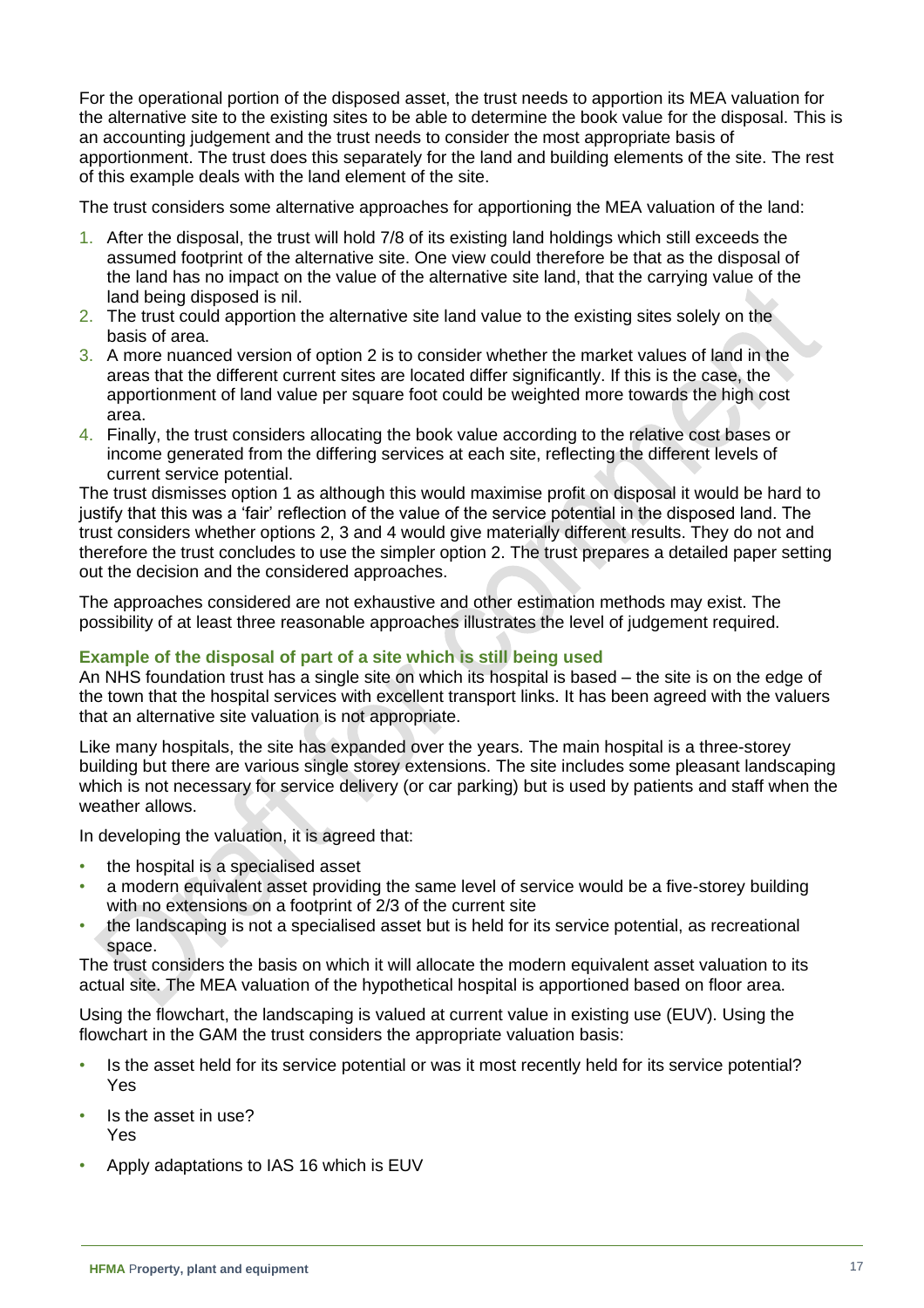The trust decides that it will sell a corner of the existing site – which is currently part of the landscaped garden and is not used to provide patient care although it is used by both patients and staff. The site is not declared surplus to requirements because it is still being used although it can be vacated with no notice.

The trust seeks, and receives, planning permission to build a number of houses on the land and puts the land on the open market.

Using the flowchart in the GAM the trust considers the appropriate valuation basis now:

- Is the asset held for its service potential or was it most recently held for its service potential? Yes
- Is the asset in use? No
- Is there a clear plan to bring the asset back into use? No
- Are there restrictions on the entity or the asset which prevent access to the market? No
- Is the asset available for immediate sale in its present condition and is a sale highly probable? No
- Apply IFRS 5 measure at lower of carrying amount before classification and fair value less costs to sell

The site is ready to sell in its current state, the trust knows that there are a number of property developers interested in the site and has engaged agents to sell it for them. The agents are confident that the site will be sold within a matter of months.

In accordance with IFRS 5 the land is not revalued as a result of the decision to sell and is continued to be held at EUV as this is its carrying amount before classification as an asset held for sale.

The land is sold within a year to a property developer for £500,000. The difference between the value and the sale price is taken as a profit on disposal to the statement of comprehensive income.

# **Impact on financial position**

The whole of the profit on disposal improves the trust's surplus/deficit position. The cash can be used to finance additional capital expenditure or on the trust's running costs.

The trust needs to engage with NHS England and NHS Improvement and the DHSC to determine the impact of the disposal on departmental expenditure limits – both revenue and capital. There is a limit on the amount of profit on disposal which can be counted against the revenue resource limit without HM Treasury approval.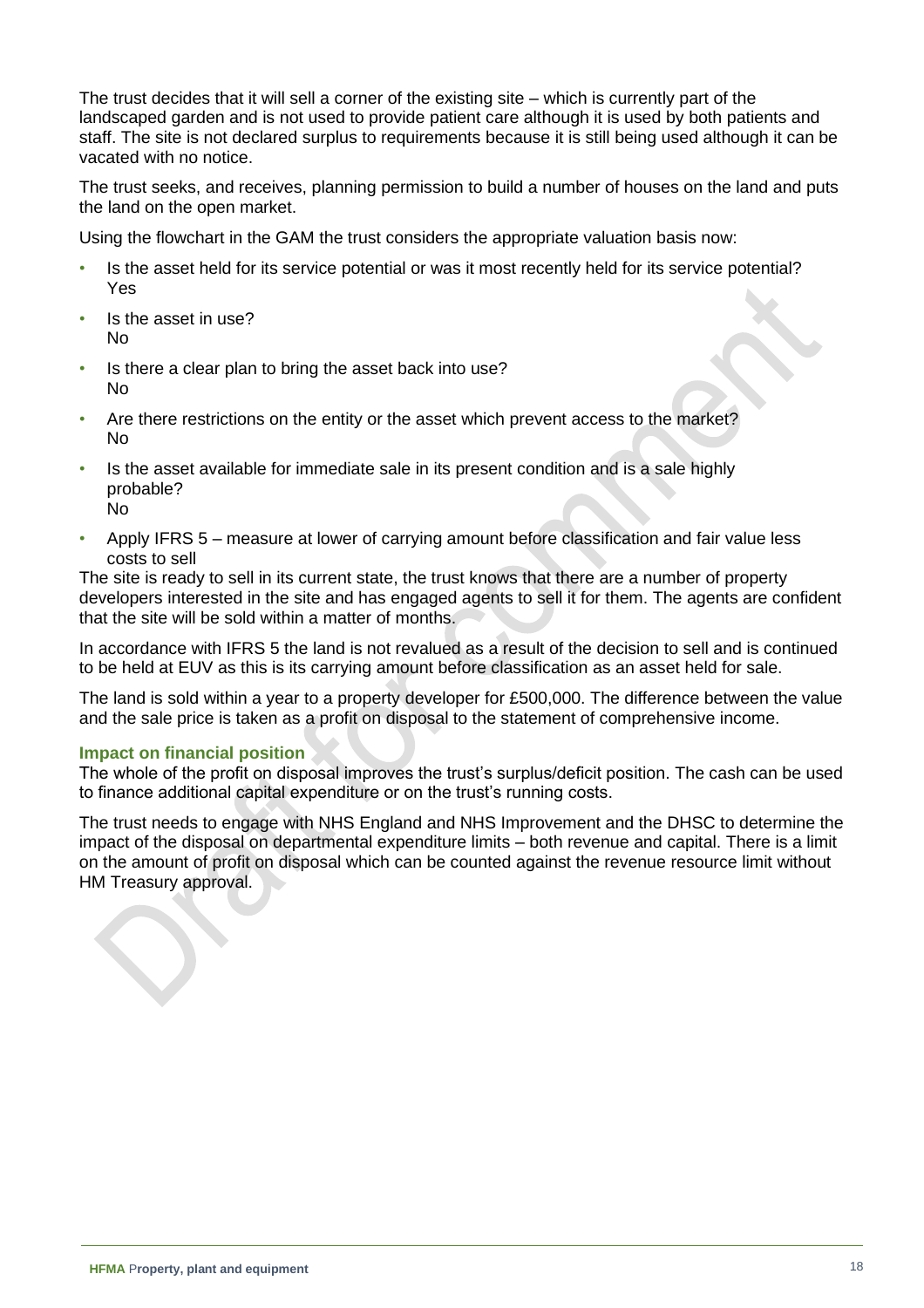# **Appendix: capitalisation of the stages of a project**

This table has been taken from the [capital works accounting policy](https://apps.treasury.act.gov.au/__data/assets/pdf_file/0019/604315/Capital-Works-Policy.pdf) published by the Australian Capital Territory (ACT) Government.

It should not be used as definitive guidance on when costs should and should not be capitalised but it does provide a starting point for discussion. Once a decision has been made whether costs should be capitalised or not, the decision should be documented as a management judgement. Where the judgement may have a material effect on the financial statements, this should be disclosed in accordance with IAS 1.

The notes have been added by the HFMA as a result of discussions with the Accounting and Standards Committee.

| <b>PHASE</b>                                                                       | <b>STEPS</b>                                                                                                     | <b>COST ITEMS</b>                                                                                                                | <b>ACCOUNTING</b><br><b>TREATMENT</b>                      |
|------------------------------------------------------------------------------------|------------------------------------------------------------------------------------------------------------------|----------------------------------------------------------------------------------------------------------------------------------|------------------------------------------------------------|
| Phase 1 - Concept<br>development                                                   | Project concept brief                                                                                            | Staff costs:<br>Project team<br>Everyday<br>operational                                                                          | Expense<br>Expense                                         |
| Phase 2 - Feasibility<br>study (financial and<br>economic business<br>$case)^{21}$ | Proposal requesting<br>capital works funding<br>for a feasibility study                                          | Staff costs:<br>Project team<br>Everyday<br>operational<br><b>Consultant costs</b>                                               | Expense<br>Expense<br>Expense                              |
|                                                                                    | Feasibility study<br>(needs assessment)                                                                          | <b>Travel costs</b><br>Staff costs:<br>Project team<br>Everyday<br>operational<br><b>Consultant costs</b><br><b>Travel costs</b> | Expense<br>Expense<br><b>Expense</b><br>Expense<br>Expense |
|                                                                                    | Forward design<br>proposal and cost<br>benefit analysis (both<br>prepared using<br>feasibility study<br>results) | Staff costs:<br>Project team<br>Everyday<br>operational<br><b>Consultant costs</b><br><b>Travel costs</b>                        | Expense<br>Expense<br>Expense<br><b>Expense</b>            |

<sup>&</sup>lt;sup>21</sup> This would probably be the outline business case stage and some of the final business case stage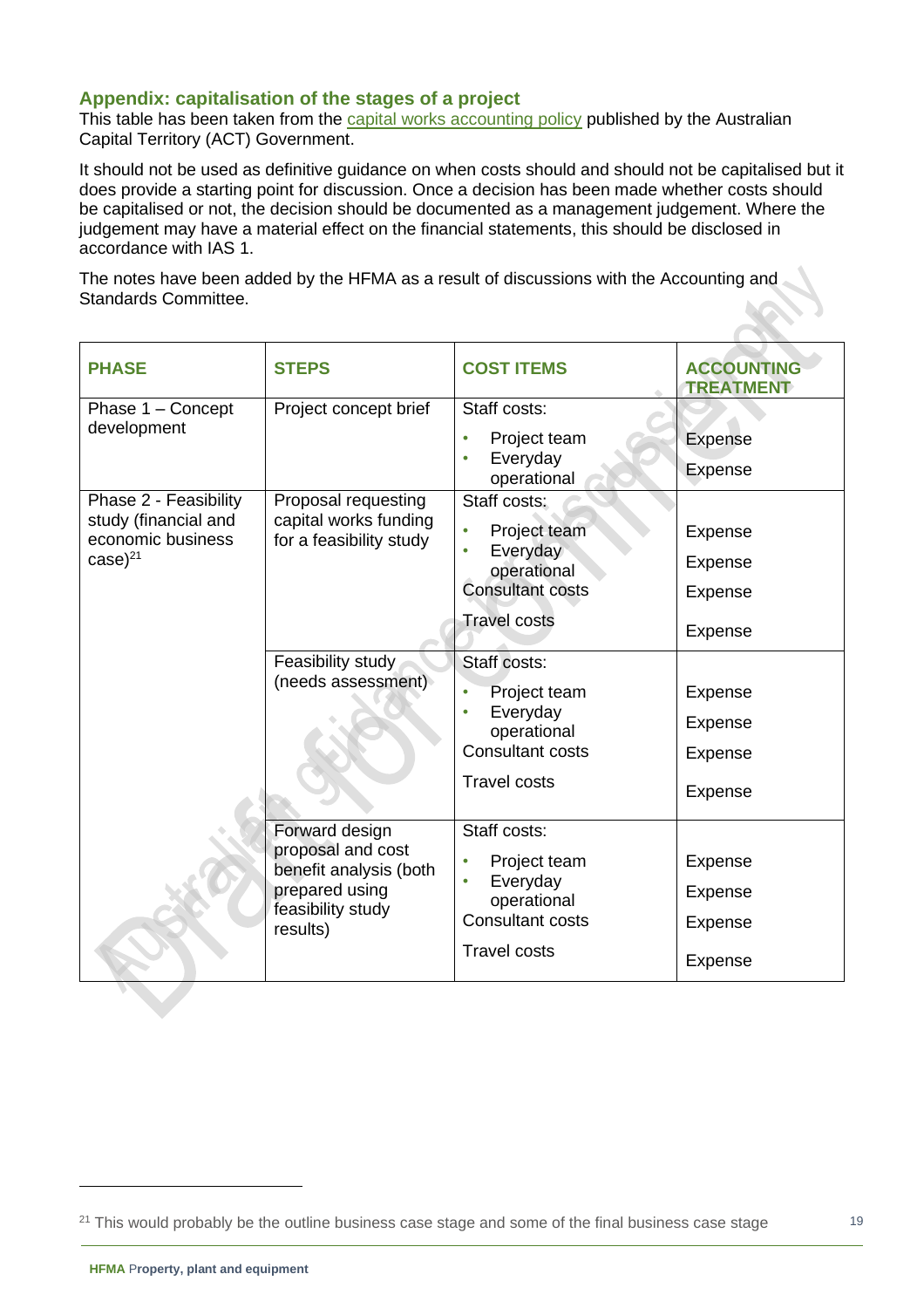| <b>PHASE</b>                | <b>STEPS</b>                                                                                                                                         | <b>COST ITEMS</b>                                                                                                                                                                                                                                        | <b>ACCOUNTING</b><br><b>TREATMENT</b>                                                                     |
|-----------------------------|------------------------------------------------------------------------------------------------------------------------------------------------------|----------------------------------------------------------------------------------------------------------------------------------------------------------------------------------------------------------------------------------------------------------|-----------------------------------------------------------------------------------------------------------|
| Phase 3 - Forward<br>design | Engage project<br>director/manager<br>Design agent<br>produces the required<br>design documents                                                      | Staff costs:<br>Project team<br>Everyday<br>operational<br>Procurement costs:<br>Project<br>$\bullet$<br>management costs<br><b>Travel costs</b><br>Architectural / Design<br>consultant costs<br>Quantity surveyor costs<br>Specialist consultant costs | Capitalise <sup>22</sup><br>Expense<br>Capitalise<br>Capitalise<br>Capitalise<br>Capitalise<br>Capitalise |
|                             |                                                                                                                                                      | <b>Travel costs</b>                                                                                                                                                                                                                                      | Capitalise                                                                                                |
|                             | Design acceptance<br><b>Business case</b><br>proposal for<br>construction funding<br>(using results from<br>feasibility study and<br>forward design) | Staff costs:<br>Project team<br>Everyday<br>operational<br>Staff costs:<br>Project team<br>Everyday<br>operational                                                                                                                                       | Capitalise<br>Expense<br>Capitalise<br>Expense                                                            |
| Phase $4-$<br>Construction  | Pre-construction<br>relocation<br>(Staff are moved to<br>temporary<br>accommodation<br>([where applicable])                                          | Staff costs:<br>Project team<br>Everyday<br>operational<br>Removal costs<br><b>Rental costs</b><br>Minor fit out costs                                                                                                                                   | Capitalise<br>Expense<br>Capitalise<br>Expense<br>Expense                                                 |

<sup>&</sup>lt;sup>22</sup> Costs should only be capitalised once a site has been identified and confirmed. If the site or asset has not been identified, then costs should be expensed. Where the final business case has not been approved and there is the possibility that the project will not go-ahead costs should continue to be expensed. At the end of the financial year, the decision to capitalise or not should be reviewed with respect to the progress of the project to date.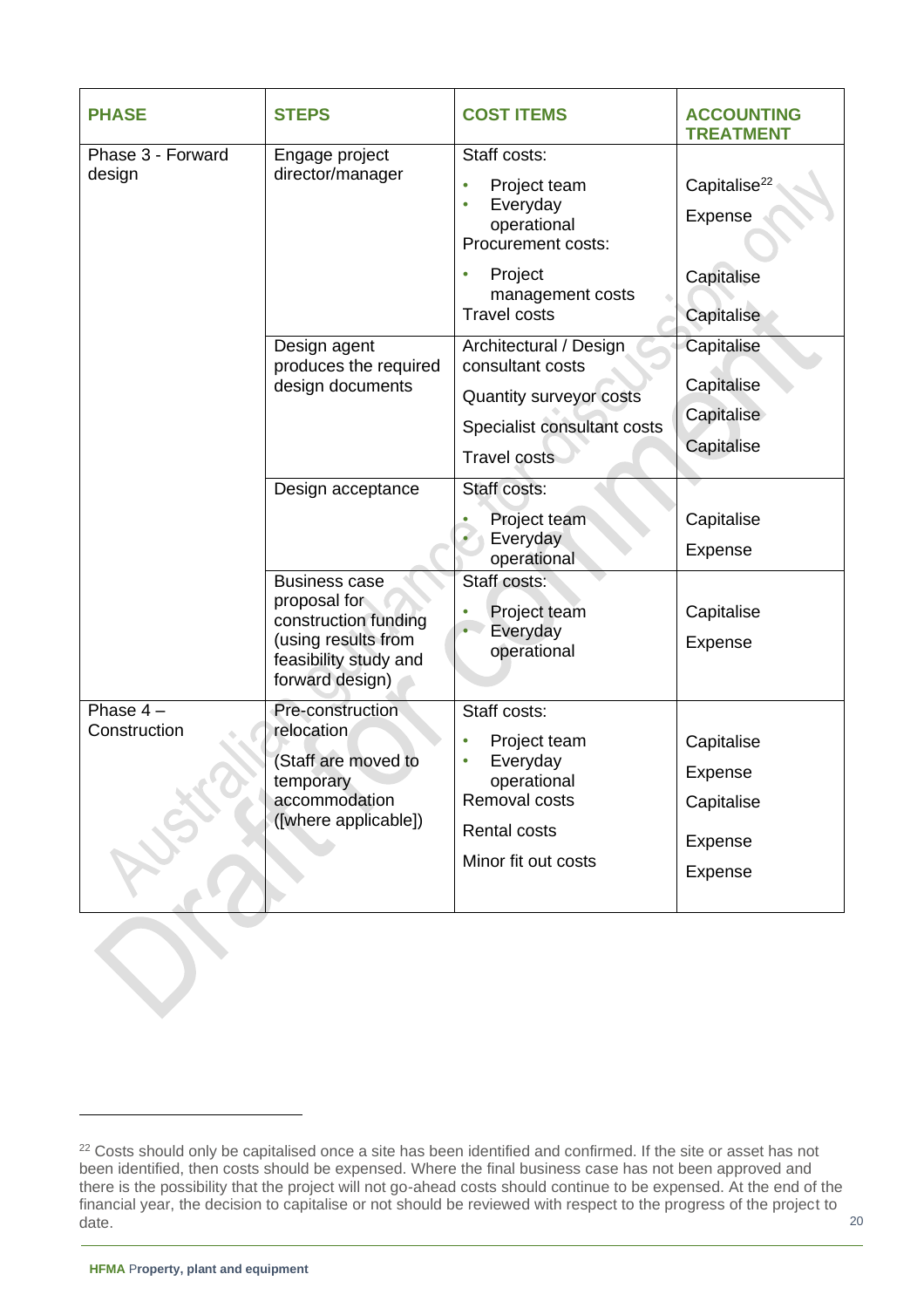| <b>PHASE</b>                                  | <b>STEPS</b>                                                                                                                                                                     | <b>COST ITEMS</b>                                                                                                | <b>ACCOUNTING</b><br><b>TREATMENT</b>                |
|-----------------------------------------------|----------------------------------------------------------------------------------------------------------------------------------------------------------------------------------|------------------------------------------------------------------------------------------------------------------|------------------------------------------------------|
|                                               | Project director/<br>manager goes out to<br>tender for construction                                                                                                              | Staff costs:                                                                                                     |                                                      |
|                                               |                                                                                                                                                                                  | Project team<br>Everyday<br>$\bullet$<br>operational<br>Procurement costs:                                       | Capitalise<br>Expense                                |
|                                               |                                                                                                                                                                                  | Project<br>$\bullet$<br>management costs<br><b>Tender costs</b><br><b>Insurance Costs</b><br><b>Travel Costs</b> | Capitalise<br>Capitalise<br>Capitalise<br>Capitalise |
|                                               | Project director/<br>manager engages<br>builder and other<br>construction<br>contractors                                                                                         | Staff costs:<br>Project team<br>Everyday<br>operational<br>Procurement costs:                                    | Capitalise<br>Expense                                |
|                                               |                                                                                                                                                                                  | Project<br>Management costs<br><b>Construction costs</b>                                                         | Capitalise<br>Capitalise                             |
|                                               | Defect period<br>commences after<br>formal handover.<br>Staff, through project<br>director (or project<br>manager), ensure<br>defects list is<br>completed and defects<br>fixed. | <b>Staff Costs:</b><br>Project team<br>Everyday<br>operational                                                   | Capitalise<br>Expense                                |
| Phase 5 - Fit-Out                             | Tender for project<br>manager                                                                                                                                                    | Staff costs:<br>Project team<br>Everyday<br>operational<br><b>Tender Costs</b>                                   | Capitalise<br>Expense<br>Capitalise                  |
|                                               | Project manager<br>selected for fit-out                                                                                                                                          | Staff costs:<br>Project team<br>Everyday<br>operational<br>Project management costs<br><b>Consultant costs</b>   | Capitalise<br>Expense<br>Capitalise<br>Capitalise    |
|                                               | Purchase of fit-out<br>items                                                                                                                                                     | Asset purchase costs                                                                                             | Capitalise                                           |
|                                               | Installation of assets                                                                                                                                                           | Fit-out costs                                                                                                    | Capitalise                                           |
| Phase 6 - Post-<br>Construction<br>Relocation | Moving into completed<br>building (where<br>applicable)                                                                                                                          | Staff costs:<br>Project team                                                                                     | Expense                                              |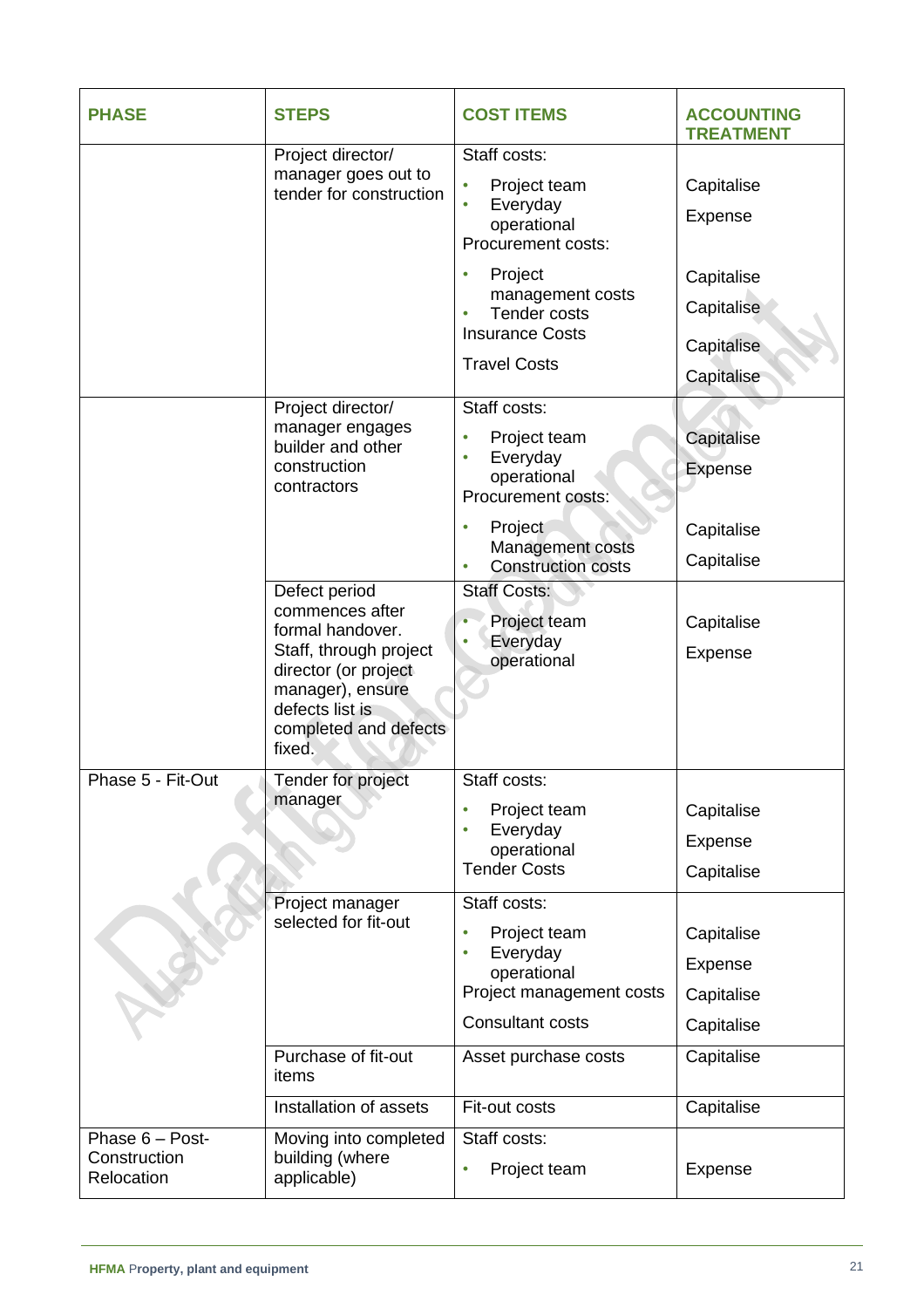| <b>PHASE</b>      | <b>STEPS</b>                                                                     | <b>COST ITEMS</b>                        | <b>ACCOUNTING</b><br><b>TREATMENT</b> |
|-------------------|----------------------------------------------------------------------------------|------------------------------------------|---------------------------------------|
|                   |                                                                                  | Everyday                                 | <b>Expense</b>                        |
|                   |                                                                                  | operational<br>Removal costs             | <b>Expense</b>                        |
| Phase 7 - Running | There are costs that                                                             | Depreciation                             | Expense                               |
| Costs             | agencies should take<br>note of after the                                        | Ongoing repair and                       | <b>Expense</b>                        |
|                   | project completion                                                               | maintenance                              | Expense                               |
|                   | stage for planning                                                               | Insurance cost                           |                                       |
|                   | their future funding<br>requirements.                                            |                                          |                                       |
| Whole of Project  | There are a number of                                                            | Training costs - all phases              | <b>Expense</b>                        |
| Costs             | costs that may be<br>incurred during any<br>phase of a capital<br>works project. | Meeting costs - all phases               | Expense                               |
|                   |                                                                                  | Steering Committee costs -<br>all phases | Expense                               |
|                   |                                                                                  | Borrowing costs- all<br>phases           | <b>Expense</b>                        |

**Price.**